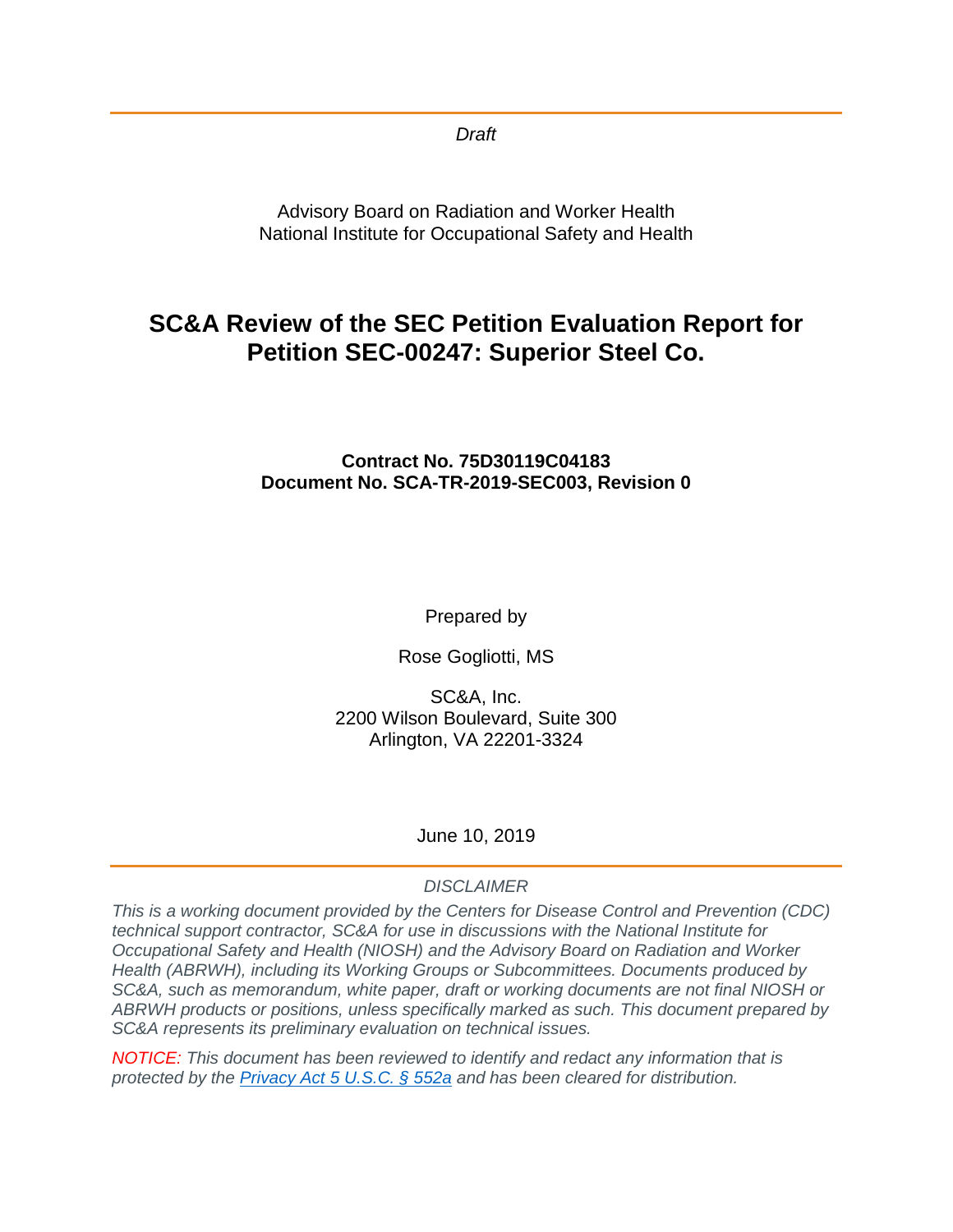| Effective date: 6/10/2019 | Revision No. 0 (Draft) | Document No. SCA-TR-2019-SEC003   Page 2 of 24 |  |
|---------------------------|------------------------|------------------------------------------------|--|
|---------------------------|------------------------|------------------------------------------------|--|

| SC&A, Inc. Technical Support for the Advisory Board on Radiation and Worker Health's Review |  |
|---------------------------------------------------------------------------------------------|--|
| of NIOSH Dose Reconstruction Program                                                        |  |

| <b>Document Title</b>       | SC&A Review of the SEC Petition Evaluation Report for Petition<br>SEC-00247: Superior Steel Co. |
|-----------------------------|-------------------------------------------------------------------------------------------------|
| <b>Document Number</b>      | SCA-TR-2019-SEC003                                                                              |
| <b>Revision Number</b>      | 0 (Draft)                                                                                       |
| <b>Supersedes</b>           | N/A                                                                                             |
| <b>Effective Date</b>       | June 10, 2019                                                                                   |
| <b>Task Manager</b>         | Rose Gogliotti, MS [signature on file]                                                          |
| <b>Project Manager</b>      | John Stiver, MS, CHP [signature on file]                                                        |
| <b>Document Reviewer(s)</b> | John Mauro, PhD, CHP [signature on file]                                                        |

#### *Record of Revisions*

| <b>Revision Number</b> | <b>Effective Date</b> | <b>Description of Revision</b> |
|------------------------|-----------------------|--------------------------------|
| (Dn64)                 | 6/10/2019             | Initial Issue                  |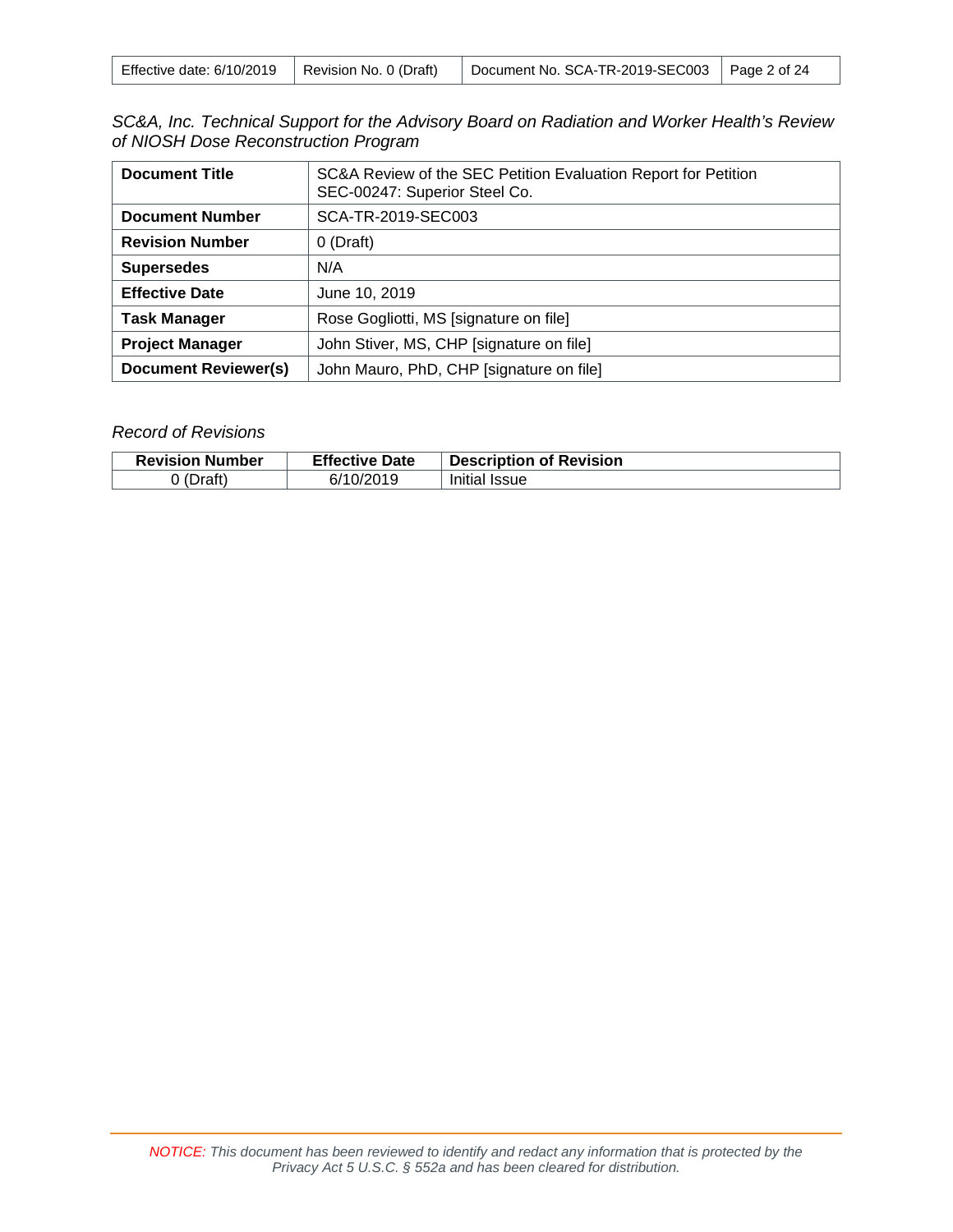# **Table of Contents**

| 1 |     |  |
|---|-----|--|
| 2 |     |  |
|   | 2.1 |  |
| 3 |     |  |
|   | 3.1 |  |
|   | 3.2 |  |
| 4 |     |  |
|   | 4.1 |  |
|   | 4.2 |  |
| 5 |     |  |
|   | 5.1 |  |
|   | 5.2 |  |
|   | 5.3 |  |
| 6 |     |  |
|   |     |  |
|   |     |  |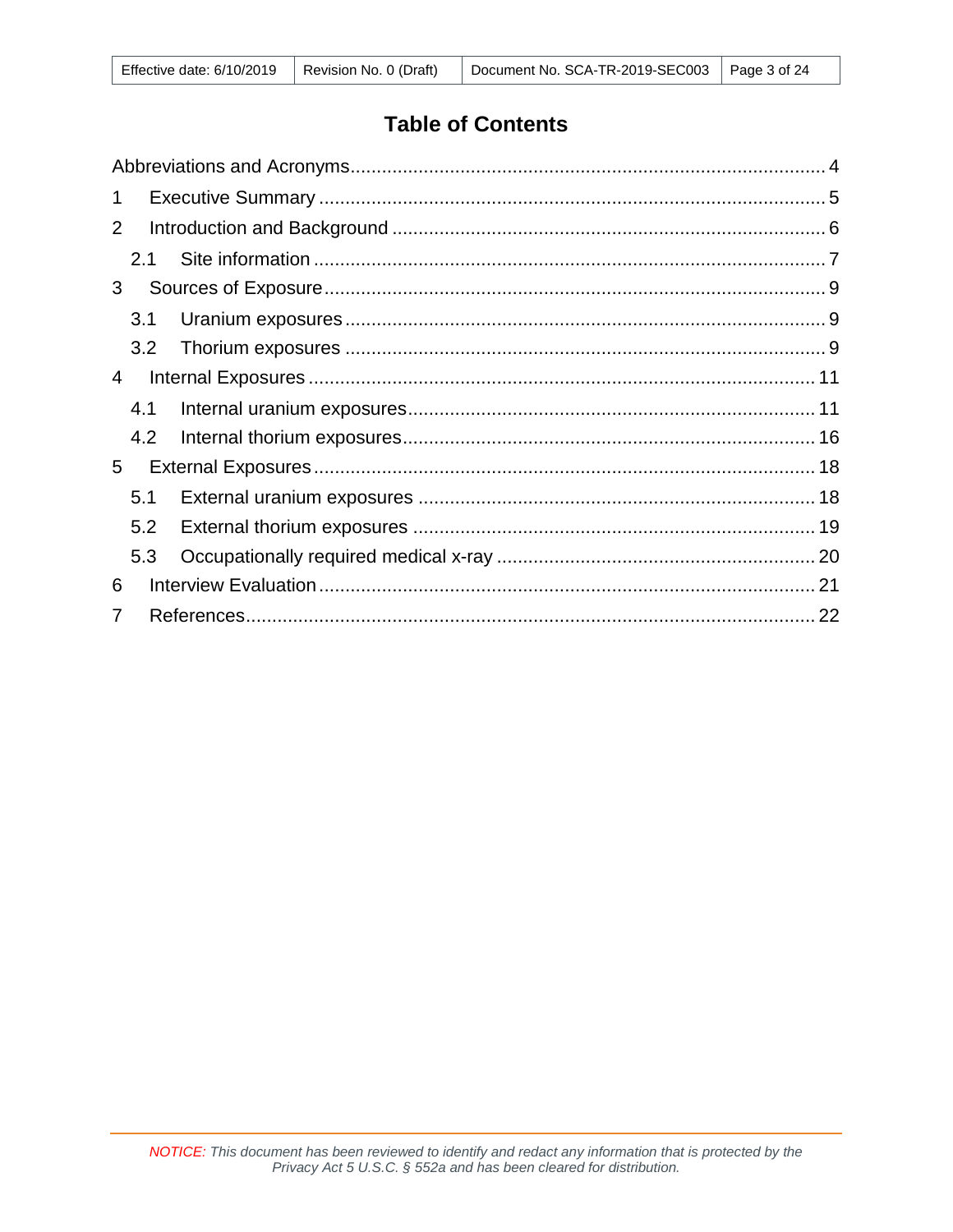| Effective date: $6/10/2019$   Revision No. 0 (Draft) |  | Document No. SCA-TR-2019-SEC003   Page 4 of 24 |  |
|------------------------------------------------------|--|------------------------------------------------|--|
|------------------------------------------------------|--|------------------------------------------------|--|

# **Abbreviations and Acronyms**

<span id="page-3-0"></span>

| ABRWH, Board | Advisory Board on Radiation and Worker Health         |
|--------------|-------------------------------------------------------|
| <b>AEC</b>   | U.S. Atomic Energy Commission                         |
| <b>AWE</b>   | <b>Atomic Weapons Employer</b>                        |
| <b>CATI</b>  | computer-assisted telephone interview                 |
| <b>DOE</b>   | U.S. Department of Energy                             |
| EE           | energy employee                                       |
| ER           | petition evaluation report                            |
| <b>FY</b>    | fiscal year                                           |
| <b>NIOSH</b> | National Institute for Occupational Safety and Health |
| <b>NRC</b>   | <b>U.S. Nuclear Regulatory Commission</b>             |
| <b>ORAU</b>  | Oak Ridge Associated Universities                     |
| <b>ORAUT</b> | Oak Ridge Associated Universities Team                |
| <b>OTIB</b>  | <b>ORAUT</b> technical information bulletin           |
| <b>PFG</b>   | photofluorography                                     |
| <b>SEC</b>   | Special Exposure Cohort                               |
| <b>SRDB</b>  | <b>Site Research Database</b>                         |
| <b>SROO</b>  | <b>Savannah River Operations Office</b>               |
| <b>SSC</b>   | Superior Steel Co.                                    |
| <b>TBD</b>   | technical basis document                              |
|              |                                                       |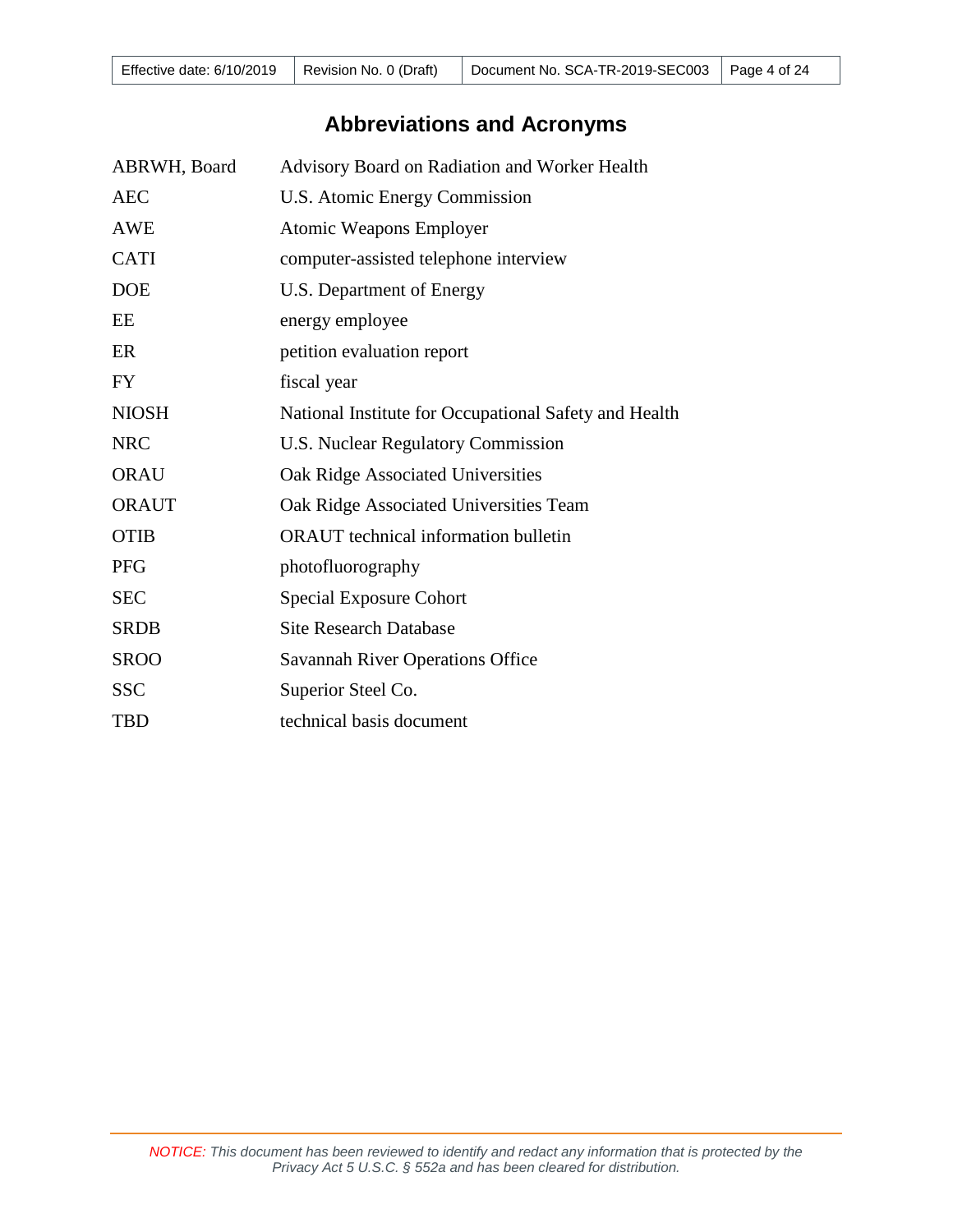|  |  | Effective date: 6/10/2019   Revision No. 0 (Draft)   Document No. SCA-TR-2019-SEC003   Page 5 of 24 |  |
|--|--|-----------------------------------------------------------------------------------------------------|--|
|--|--|-----------------------------------------------------------------------------------------------------|--|

## <span id="page-4-0"></span>**1 Executive Summary**

On May 1, 2018, Special Exposure Cohort (SEC) Petition-00247 for the Superior Steel Co. (SSC) was submitted to the National Institute for Occupational Safety and Health (NIOSH). On November 16, 2018, NIOSH completed the SEC petition evaluation report (ER; hereafter referred to as the "NIOSH SEC ER" (NIOSH, 2018a)). On December 13, 2018, the Advisory Board on Radiation and Worker Health (ABRWH, Board) requested that SC&A review the ER. This report is provided to the Board in response to that request.

The ER concludes that doses experienced by the workers covered by SEC Petition-00247 can be reconstructed with sufficient accuracy and recommends denial of the SEC petition. This recommendation is based on data, methods, assumptions, and other sources of information described in the ER and available on the Site Research Database (SRDB).

Upon authorization by the Board, SC&A began its review of the ER with two objectives:

- 1. Provide information for use by the Board in determining whether doses can be reconstructed with sufficient accuracy, as defined in 42 CFR Part 83.
- 2. Provide a technical evaluation of the scenarios, data, assumptions, models, and other information provided or referenced in the ER for reconstructing doses.

With respect to the first objective, SC&A concludes that doses to workers covered by the SEC petition can be reconstructed in a scientifically sound and claimant-favorable manner. The Board will use this information, in part, as the basis for determining whether doses can be reconstructed with sufficient accuracy. With respect to the latter, SC&A found several deficiencies in the scenarios and assumptions described in the ER for reconstructing doses.

The following is a summary of  $SC&A$ 's findings and observations:

- Finding 1: Failure to justify process similarities that support the use of the Vulcan Crucible billing rate
- Observation 1: New approach to bounding source term using contract billings
- Finding 2: 1955 survey distributions may not bound air concentrations
- Observation 2: Ratio of uranium to thorium may create consistency issues with other Atomic Weapons Employer (AWE) sites
- Observation 3: Storage time of material likely does not capture time on site
- Observation 4: Medical examination assumptions are inconsistent with other AWE sites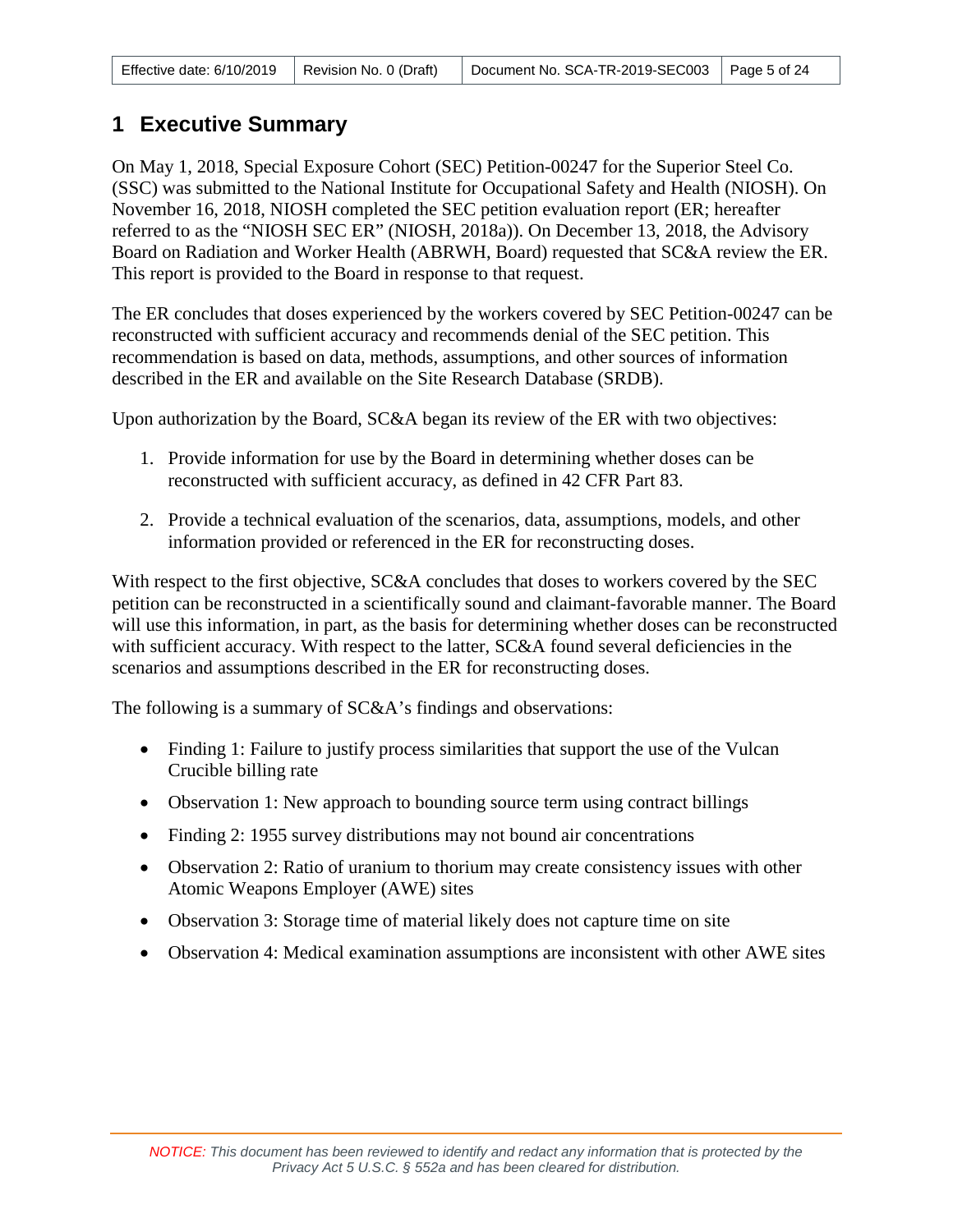# <span id="page-5-0"></span>**2 Introduction and Background**

SEC Petition-00247 for the SSC was submitted to NIOSH on May 1, 2018, with the following proposed definition:

All workers who worked in any area at the Superior Steel Co. facility in Carnegie, PA, during the period from January 1, 1952 through December 31, 1957

The original petition quoted NIOSH's 2005 exposure matrix for Superior Steel Co., ORAUT-TKBS-0034 (NIOSH, 2005a). NIOSH deemed the following quotes from that document sufficient to qualify for an SEC evaluation

- "Individual uranium urinalysis data are unavailable for Superior Steel Workers and none are known to exist."
- "No external dosimetry results are available for Superior Steel employees."

SEC Petition-00247 qualified for evaluation on August 6, 2018. The class evaluated by NIOSH remained virtually unchanged from the petitioner's requested class:

All atomic weapons employees who worked in any area at Superior Steel Co. in Carnegie, Pennsylvania, during the period from January 1, 1952 through December 31, 1957. [NIOSH, 2018a, p. 4]

NIOSH's SEC ER was submitted on November 16, 2018, and presented to the ABRWH at its 126th meeting in Redondo Beach, CA, on December 12–13, 2018.

The NIOSH SEC ER concluded the following about the SSC facility:

Based on its full research of the class under evaluation, NIOSH found no part of said class for which it cannot estimate radiation doses with sufficient accuracy. This class includes all atomic weapons employees who worked in any area at Superior Steel Co. in Carnegie, Pennsylvania, during the period from January 1, 1952 through December 31, 1957. [NIOSH, 2018a, pp. 39]

Following discussions of the SEC-00247 ER at the December ABRWH Meeting, SC&A, Inc. was tasked with reviewing the NIOSH SEC ER. This report presents the results of SC&A's investigation and review of the NIOSH SEC ER.

During its review, SC&A carefully evaluated documentation and statements contained in the following:

- Documentation in the SRDB maintained by NIOSH (see Sections 2–4)
- Computer-assisted telephone interview (CATI) reports
- SSC technical basis document (TBD) (ORAUT-TKBS-0034, Rev. 00 PC-1 (NIOSH, 2005b))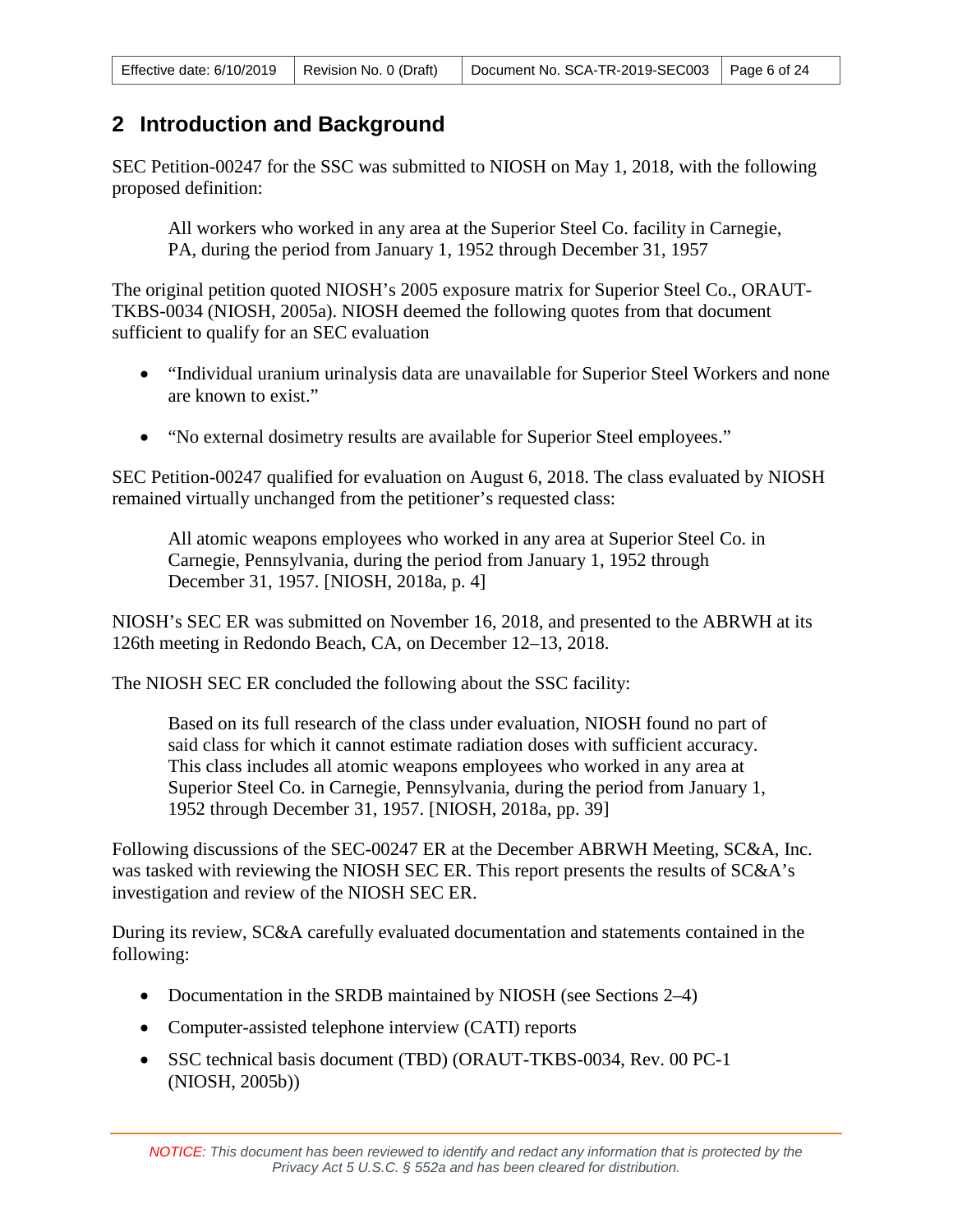• Guidance documents used to support the petition, including Battelle-TBD-6000 (hereafter "TBD-6000" (NIOSH, 2011)) and ORAUT-OTIB-0006 (NIOSH, 2018b)

### <span id="page-6-0"></span>**2.1 Site information**

Superior Steel Co. was located in Carnegie, Pennsylvania, on a 25-acre site. A portion of the former SSC facility was utilized under contract with the United States Atomic Energy Commission (AEC) from June 27, 1952, to November 27, 1957, for the handling and milling of uranium metal. The contract was originated by the AEC's New York Operations Office but was transferred to the Savannah River Operations Office in October of 1954 (Mott, 1981). According to the Savannah River Operations Office, the official contract file was destroyed. There were seven known amendments or modifications to the contract. The total payments to SSC through fiscal year 1957 amounted to \$356,849.00.

SSC was one of three principle contractors involved in the AEC's initial fuel element development program to fabricate, strip, and plate fuel elements for reactors (Young, 1985). The site's radiological source term included predominately natural uranium metals, with some metal oxides. Additionally, a single test milling of thorium was processed on the same equipment. This processing consisted of some combination of salt bathing, rolling, brushing, shaping, cutting, stamping, and coiling, depending on the desired end product.

Security inspection records indicate that SSC engaged in general work on rolling and possibly cladding the new type fuel elements. One of these records indicates that security inspections of the SSC facility were conducted in May and November in both 1954 and 1955, in June 1956, and in January 1957 (SPOO, 1979). This record also indicates an authority for receipt, storage, and transmittal of classified matter categorized up to and including Secret. Another entry in the document, dated November 19, 1957, apparently indicates withdrawal of authority for access to classified materials on or before that date. SSC was an accountable station for handling spent fuel material by November 1952.

Figure 1 presents a schematic of the operations conducted in 1955. Due to this treatment and handling, large quantities of radioactive uranium dust were generated during operation. Ventilation of this airborne material was provided to varying degrees during the operational life of the plant, although the system was probably not adequate to prevent contamination of the working environment. Fans were introduced at some point to reduce localized contamination surrounding the mill equipment (AEC, 1955a, 1955b; Klevin, 1953a). No details of the postoperative facility decontamination were located by either SC&A or NIOSH.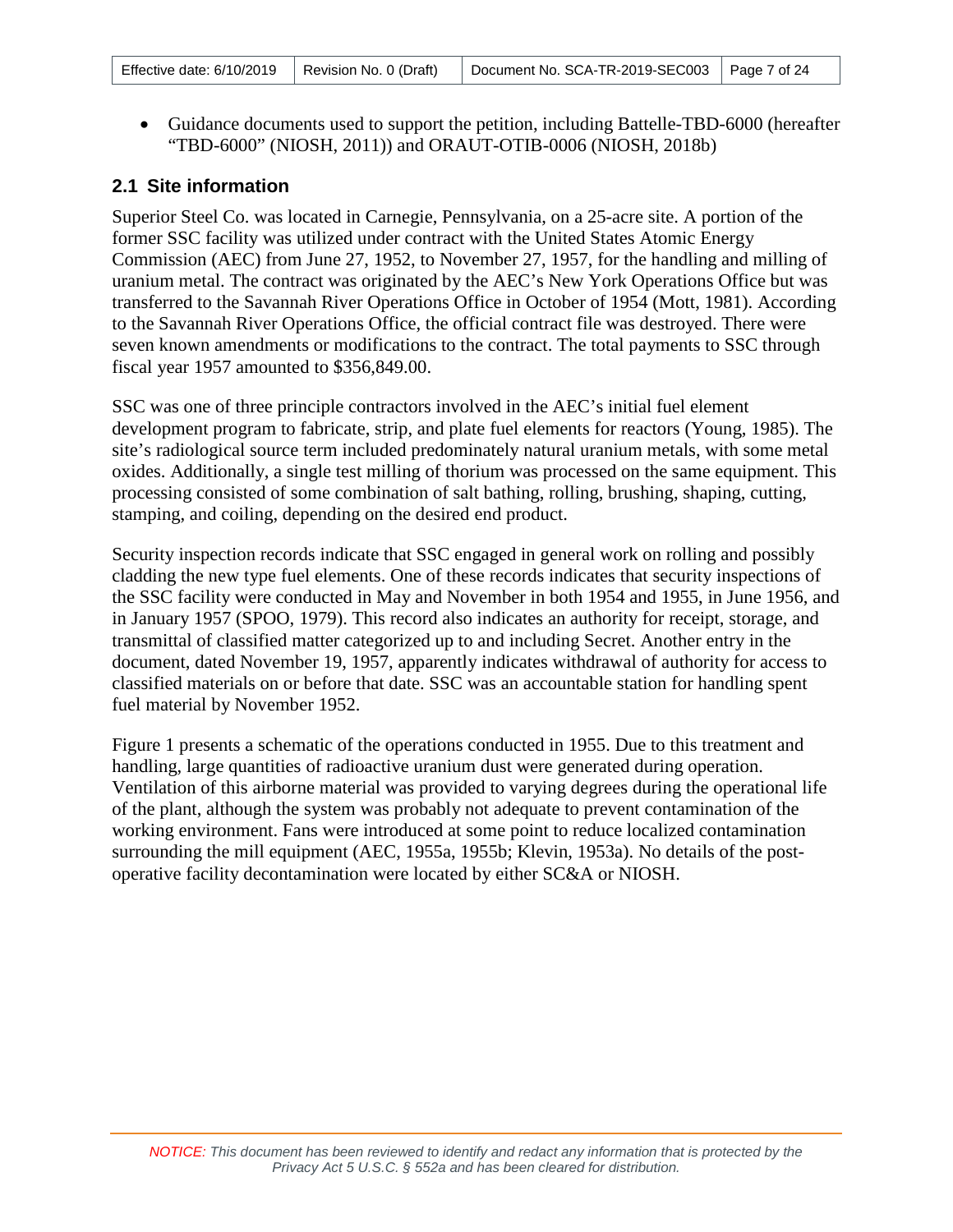| Effective date: $6/10/2019$   Revision No. 0 (Draft) |  | Document No. SCA-TR-2019-SEC003   Page 8 of 24 |  |
|------------------------------------------------------|--|------------------------------------------------|--|
|------------------------------------------------------|--|------------------------------------------------|--|





The building that originally housed the uranium handling facilities was a large steel structure that at the time of operations divided into three basic areas: the former mill area (also known as area A), the former motor room (area B), and the former rolling area (area C), as pictured in Figure 1. Processes started in the salt bath and moved through the roughing mill, finishing strands, and rolling areas (SPOO, 1979).

Area A was approximately 24,000 square feet and originally contained the salt bath, roughing mill, brushing station, finishing stands and shear. Area A is the location where the majority of the uranium metal handling and shaping are believed to have occurred.

Area B was approximately 8,250 square feet and housed the former motor room and control panels for the mill. This area contained the large motors that provided power to the mill equipment in area A. Inside area B, the atmosphere was controlled to provide proper conditions for the motor, and it was considered the clean side of the mill.

Area C was approximately 12,000 square feet and was the location of the tail end of the mill process, where the metal was rolled for shipping or prior to further handling.

SC&A found no evidence that decontamination or decommissioning of SSC equipment or facilities was conducted at the conclusion of the AEC contract. However, NIOSH did uncover five known radiological surveys done in support of the clean-up efforts that took place at the site following operations, which are detailed in Table 6-3 of the NIOSH SEC ER.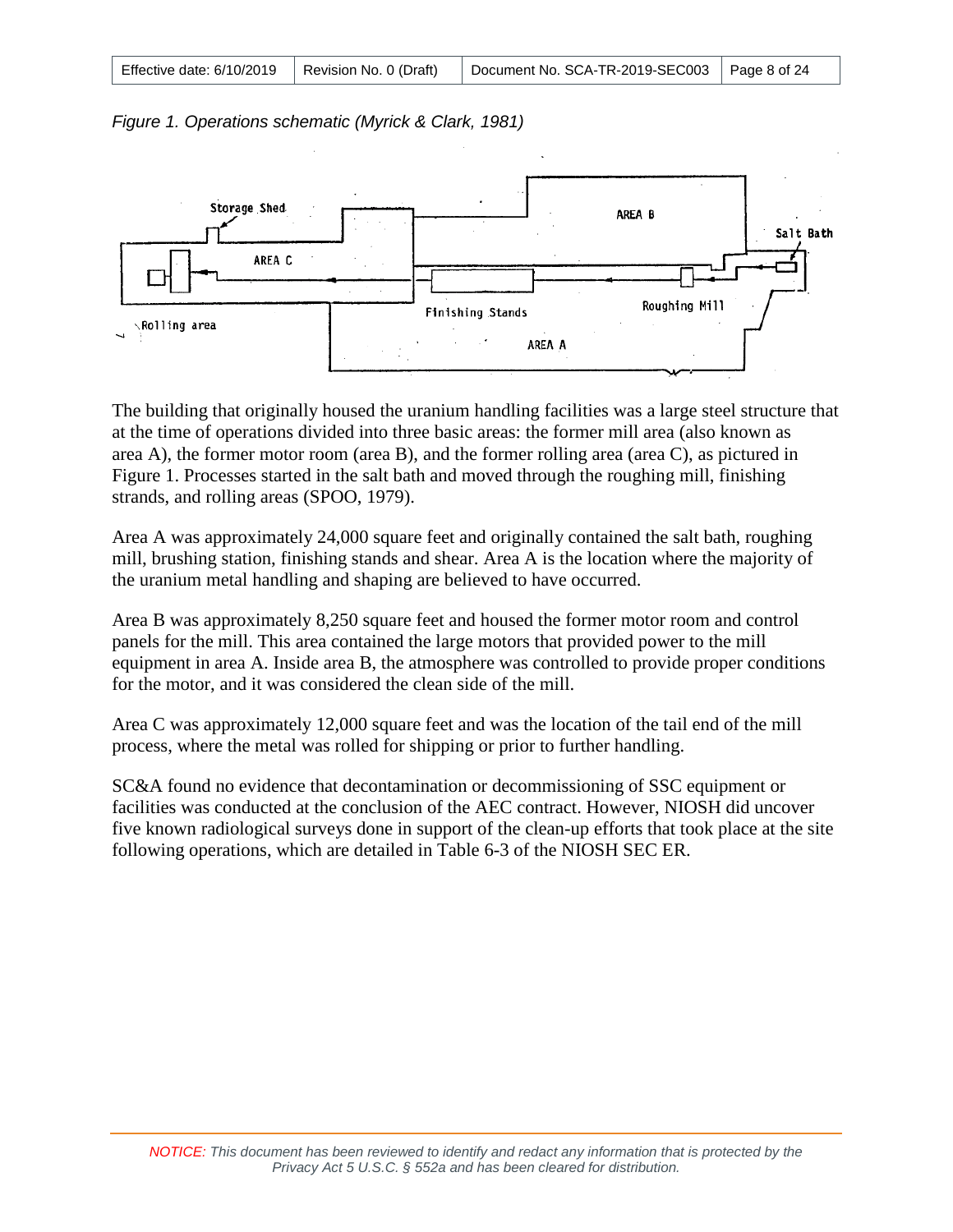## <span id="page-8-0"></span>**3 Sources of Exposure**

#### <span id="page-8-1"></span>**3.1 Uranium exposures**

The primary AWE operations performed at the SSC site consisted of salt bathing, rolling, brushing, shaping, cutting, stamping, and coiling of uranium metal. Records indicate that natural and enriched uranium were processed at the site. Since the AWE operations were conducted after 1952, it is assumed that small quantities of primarily alpha- (plutonium-239, thorium-232, thorium-228 and neptunium-237) and beta- (technetium-99) emitting radionuclides may have been present in the uranium metal from recycling. The majority of AWE rolling campaigns at SSC were with natural uranium; however, a single rolling campaign is known to have contained six slabs of 1.5 percent enriched uranium. This campaign was witnessed by the 1953 HASL study and included additional slabs of natural uranium.

#### <span id="page-8-2"></span>**3.2 Thorium exposures**

On March 13, 1956, SSC applied for a "source material license to receive, possess, use, and transfer thorium" (Reardon, 1956). In this application, the site requested the license cover four ingots of thorium that Babcock & Wilcox Company had Source Material License C-3465 to possess. In this application, SSC stated:

The work to be performed includes test runs on rolling and cutting similar to that which was done by the applicant for the Atomic Energy Commission. It is hoped that only one ingot will have to be rolled for the test. However, application is made for a license for four (4) ingots in case rolling one ingot does not yield sufficient information.

Additionally, the site indicated that air sampling would be done during these tests to quantify air concentrations under ordinary plant conditions. They indicated the results of this sampling would be used to design and install ventilation and air concentrations needed for rolling large quantities of thorium (Reardon, 1956). To date, the results of this air sampling have not been located.

The site was licensed on March 27, 1956, to receive thorium to support non-AEC development studies for Babcock & Wilcox Company (SSC, 1956a; AEC, 1956a). This was a short-term license that expired on April 1, 1957, and allowed the site to possess up to 700 pounds of thorium. Shortly thereafter, on April 30, 1956, the license was amended to include forging, roll cogging, finish rolling, and cutting unlimited quantities of thorium metal for the Babcock & Wilcox Company with an expiration date of April 30, 1958 (after the AWE-covered period) (SSC, 1956b; AEC, 1956b).

In the communication regarding the license amendment, there is reference to completed thorium test rolling. It is believed that the rolling referenced is the only thorium rolling completed, though the site does indicate approximately 45,000 pounds of thorium metal from the Babcock & Wilcox Company was estimated to be the first quantity of material shipped to SSC. No documentation has been located indicating this or other shipments occurred. According to the U.S. Nuclear Regulatory Commission (NRC), the SSC AEC license expired in 1958. Records indicate that there was no inspection of the facility to support the termination of this license. No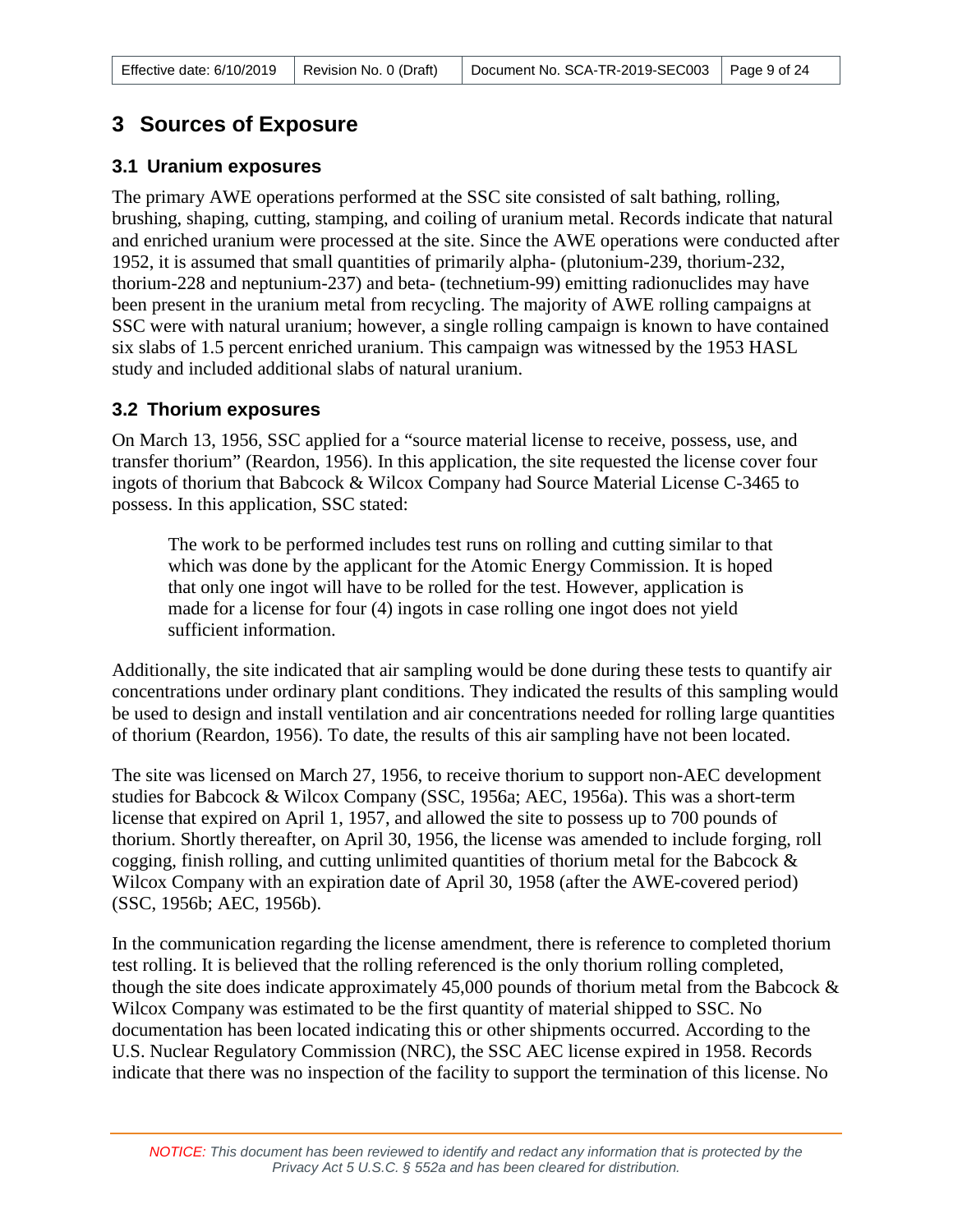| Effective date: 6/10/2019 | Revision No. 0 (Draft) | Document No. SCA-TR-2019-SEC003   Page 10 of 24 |  |
|---------------------------|------------------------|-------------------------------------------------|--|
|---------------------------|------------------------|-------------------------------------------------|--|

evidence of thorium contamination at the site was found by the multiple studies done to quantify contamination following the covered operations period.

SC&A notes that the current exposure matrix for SSC (ORAUT-TKBS-0034) does not address potential thorium exposures at the site. During the course of the SEC evaluation, NIOSH located proof that thorium milling occurred on site and included this information in the NIOSH SEC ER.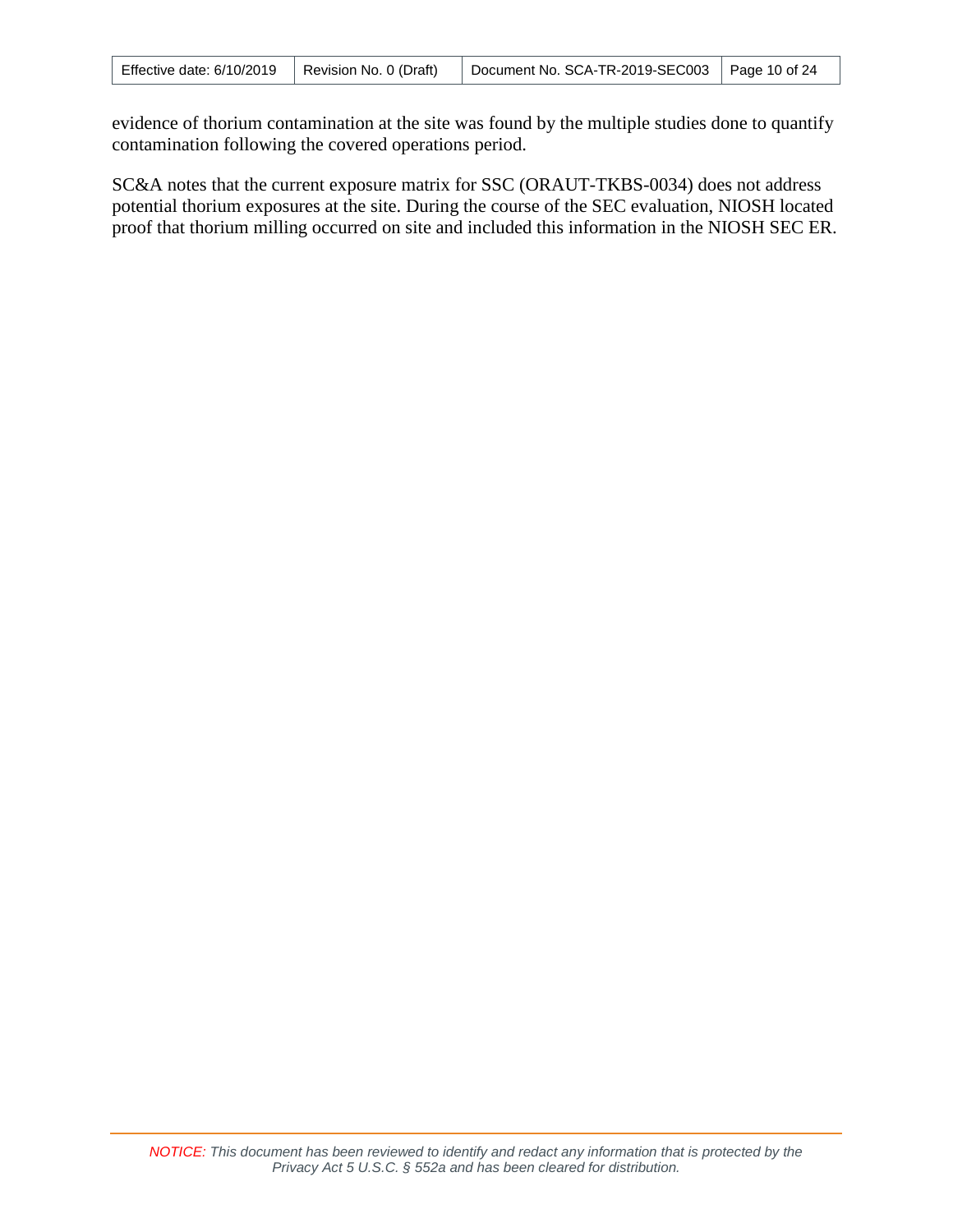| Effective date: $6/10/2019$   Revision No. 0 (Draft) |  | Document No. SCA-TR-2019-SEC003   Page 11 of 24 |  |
|------------------------------------------------------|--|-------------------------------------------------|--|
|------------------------------------------------------|--|-------------------------------------------------|--|

# <span id="page-10-0"></span>**4 Internal Exposures**

At the time the contract was initiated, the physical characteristics of uranium metal and the measures required for protecting workers from the hazards of working with it were well documented. Therefore, the technical supervision practiced by the AEC during the 1940s was not enforced on the contract (DOE, n.d.). There are no indications of AEC involvement in monitoring the personal health of workers at the SSC facility where uranium metal was processed. Each of the HASL studies recommended process changes to improve exposure conditions; however, evidence suggests that the site did not implement the majority of these recommendations.

### <span id="page-10-1"></span>**4.1 Internal uranium exposures**

To bound internal uranium exposures, NIOSH makes several key assumptions using the results of the four HASL studies. In the following subsections, SC&A evaluates each of the assumptions.

### *4.1.1 Rolling mill time*

The exact amount of time that rolling was done at SSC is unknown; however, NIOSH estimates this time based on the billing totals of the site's contract with the AEC. On page 30 of the SEC ER, NIOSH states:

According to contract information, the total amount paid to Superior Steel Co. through fiscal year (FY) 1957 was \$356,849 (SROO, [1979, PDF pp. 23–24]). Superior Steel Co. had a cost-plus-fixed-fee contract that included payments for equipment upgrades (SROO, [1979, PDF pp. 23–24]). Based on the annual payments for FY 1954 through FY 1957, the year with the maximum payment was FY 1956 at \$217,246. However, the payments for the other three years were all consistently in the range of \$40K to \$55K. Based on the rolling data presented in Table 7-1, NIOSH sees no indication that the production rate for FY 1956 was significantly different than the other years under evaluation. The highest payment in the other three years was for FY 1957 at \$54,632. NIOSH assumes that the entire payment for FY 1957 was associated with mill work. NIOSH considers it reasonable to conclude that the Superior Steel Co. hourly billing rate was similar to that of Vulcan Crucible for a 1949 AEC contract (SRDB 11996, PDF p. 99), at \$132 per mill hour. Assuming \$132 per mill hour billing rate, the number of Superior Steel Co. mill hours would be approximately 414 mill-hours for FY 1957. NIOSH will assume 500 mill-hours per year as a bounding estimate for AEC-related uranium rolling operations during the AWE period under evaluation. This estimate of mill-hours is comparable to the rolling information in Table 7-1. An additional 250 pre-rolling hours and 250 post-rolling hours (total of 500 hours) will be assumed by NIOSH to account for time the material was stored onsite before and after any rolling operations.

The August 16, 1948, contract stipulates a rate of \$132 per mill hour to roll uranium billets into rods. In the context of the Energy Employees Occupational Illness Compensation Program Act, "surrogate data" refers to the use of exposure data from one site for individual dose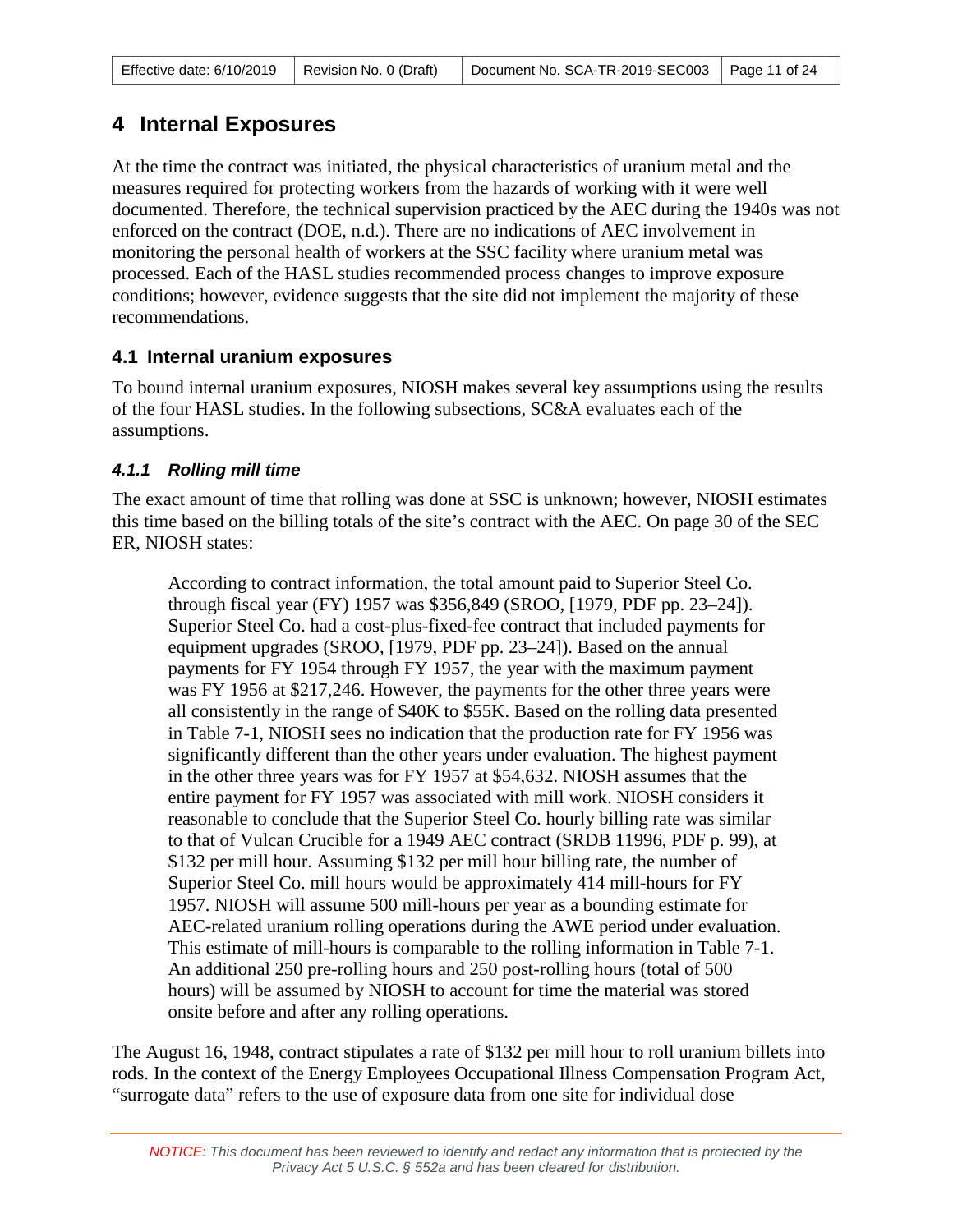| Effective date: $6/10/2019$   Revision No. 0 (Draft) |  | Document No. SCA-TR-2019-SEC003 Page 12 of 24 |  |
|------------------------------------------------------|--|-----------------------------------------------|--|
|------------------------------------------------------|--|-----------------------------------------------|--|

reconstruction for workers at another site. Use of this value does not technically meet this criterion in that it is using billing rates rather than exposure data; since the data are being used to ultimately bound worker exposures, SC&A believes it is important to qualify the use of these data against the Board's five surrogate data criteria.

- 1. Hierarchy of Data: Since there are no individual monitoring data at SSC and the original contract was destroyed, SC&A finds no hierarchy-of-data issues.
- 2. Exclusivity Constraints: Only a single value is being applied in the ER and comes from contract information for the site, so there are no concerns of quality or completeness. SC&A believes this criterion is not applicable to the way the data are being used in the NIOSH SEC ER.
- 3. Site or Process Similarities: One of the main criteria for judging the appropriateness of the use of surrogate data is the similarity between the site where the data were generated and the site where the surrogate data are being utilized. According to the surrogate data criterion, "The application of any surrogate data to an individual dose reconstruction at a site should include a careful review of the rationale for utilizing that source of data."

#### **Finding 1: Failure to justify process similarities that support the use of the Vulcan Crucible billing rate.**

SC&A questions the selection of Vulcan Crucible and Steel as a data source used to support the SEC petition. Although the site was also an AWE that processed uranium metal, no rational is given for why the site's mill-hour billing rate is a reasonable substitute to SSC other than this is the site used in the TBD. It is unclear to SC&A what the impacts of process conditions, final mill product, and mill throughput have on final mill costs. Additionally, no information was provided to support the selection of this billing rate over other uranium processing facilities' rates. In a cursory search for other facilities' billing rates, SC&A identified Joslyn Manufacturing Company had a mill rate of \$88 per mill hour in 1948 (SRDB Ref. ID 11996, PDF p. 131). Use of this billing rate would increase the estimated number of mill hours by over 200 hours and is not bounded by the NIOSH "bounding" estimate of 500 hours per year.

- 4. Temporal Considerations: The Vulcan Crucible contract originated in 1948 (SRDB Ref. ID 11996, PDF p. 99), several years prior to the SSC 1953 contract. SC&A is unaware of significant process changes in uranium milling that occurred during that timeframe that would be expected to significantly impact billing rates.
- 5. Plausibility: SC&A finds that the use of a billing rate of \$132 per milling hour to be reasonably plausible in the context of the site. Use of this value with the FY 1957 total billings of \$54,632 results in an estimated 414 mill hours a year, and NIOSH rounds this value to 500 in order to be bounding. This is equivalent to the assumption of a single 10-hour billing day per week, assuming 50 weeks per year.

SC&A does note that the SEC bounding assumption of 500 hours per year is in conflict with the TBD bounding assumption of 800 hours per year. Although the NIOSH SEC ER does indicate the intent to revise the TBD in section 7.2.2, no justification is given for the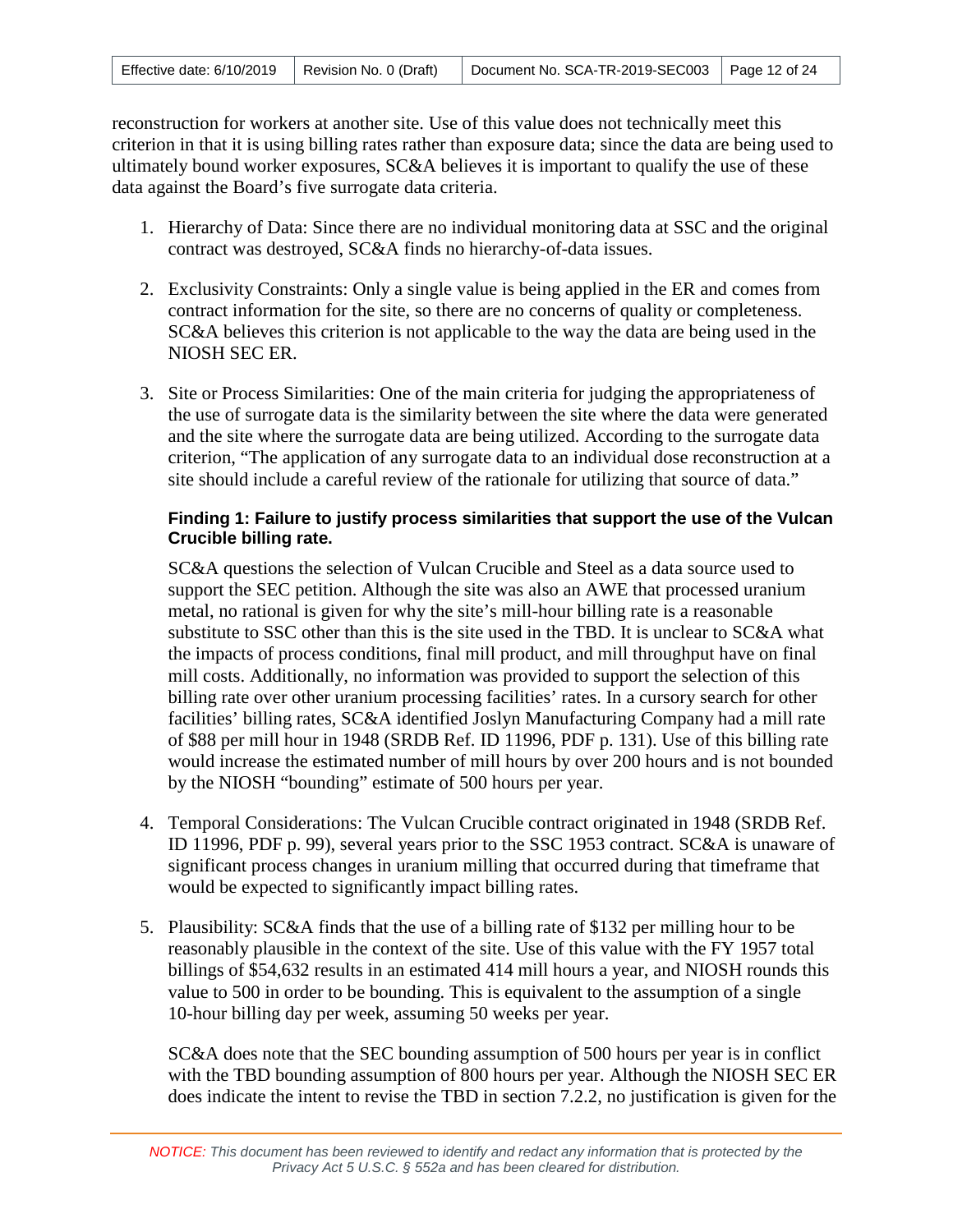nearly 40 percent reduction in mill hours, despite both documents using the same references to justify the assumption. SC&A finds the TBD rate to be higher than is supported by the site documentation.

#### **Observation 1**

To SC&A's knowledge, bounding the source term has not been done based on contract billing in combination with another site's billing rate in the manner that it is being done here. Although SC&A understands the rational for use of the data in this way, SC&A believes the Board needs to weigh in on the acceptability of this use. The closest similarity SC&A was able to identify was the use of contract billings to estimate employee work hours at General Steel Industries.

#### *4.1.2 Air concentration*

Section 7.2.2 of the NIOSH SEC ER indicates that NIOSH intends to use breathing zone and process air sampling data from the HASL monitoring to establish exposures for workers. NIOSH will split the exposure periods into two groups based on evidence of process controls implemented. The first group ranges from the start of operations and goes through May 8, 1955, the day before the May 9 rolling. The second group starts May 9, 1955, and goes through the end of operations on December 31, 1957. These dates are based on the HASL monitoring performed on site.

The geometric mean associated with the 1953 air data is statistically higher than for the 1955 air data. Therefore, NIOSH concludes that they represent separate exposure distributions. NIOSH's review of post-operations reports indicate that the site instituted improvements to the engineering controls after evaluation of lessons learned from each HASL-attended rolling (AEC, 1955a, 1955b; Klevin, 1953a, 1953b). NIOSH found no specific dates of implementation for these process improvements. Consequently, NIOSH intends to use the more claimant-favorable 1953 data for exposures up until the May 9, 1955, rolling date. NIOSH intends to use the 1955 data for exposures starting on May 9, 1955, and continuing through the end of AWE operations on December 31, 1957.

To inspect this claim, SC&A evaluated the air sampling results. All air sampling results from the four HASL studies were included in this investigation. In most instances, three samples were taken at each location. When a minimum, maximum, and average were reported, SC&A used the number of samples and the reported values to calculate the unreported values. When four samples were taken, the missing values were assumed to be the highest equivalent value that could result in the stated average. SC&A located 17 breathing zone samples and 144 general air samples. Figure 2 shows the results of this analysis. The histogram shows that the 1955 and 1953 samples follow a similar distribution that is visually indistinguishable other than the presence of additional samples in 1953.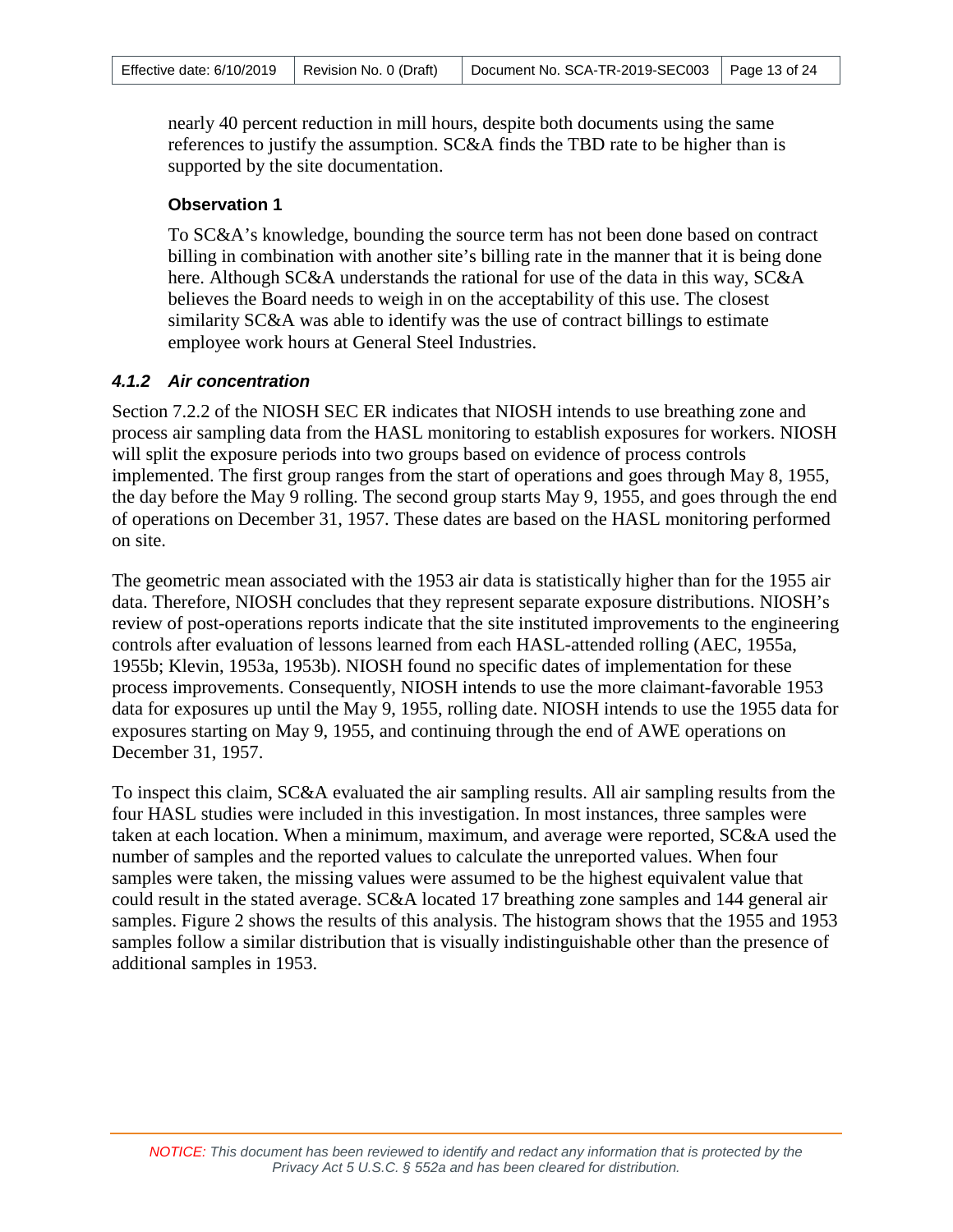| Effective date: $6/10/2019$   Revision No. 0 (Draft) | Document No. SCA-TR-2019-SEC003   Page 14 of 24 |  |
|------------------------------------------------------|-------------------------------------------------|--|
|------------------------------------------------------|-------------------------------------------------|--|

*Figure 2. HASL air monitoring uranium distribution by year of sampling (AEC, 1955a, 1955b; Klevin, 1953a, 1953b)*



SC&A further split the data by date of survey, the results of which are shown in Figure 3. Although the May 1955 results have a visibly lower distribution, the reductions in air concentrations were not maintained in the September 1955 results. The September 1955 study notes that, between the May and September samplings, the site implemented a process change that included slab brushing. According to that study, brushing the slab oxides resulted in a considerable amount of  $U_3O_8$  airborne contamination and exposed the bare metal to air oxidation throughout the rest of the milling. This process change resulted in the increased air concentrations seen in the September 1955 study.

### **Finding 2: 1955 survey distributions may not bound air concentrations.**

SC&A finds insufficient evidence to support splitting the data into pre- and post-1955 survey distributions. Evidence suggests that the May 1955 sample results may not be representative of the typical working air concentrations at the site because they represent a theoretically small point in time where engineering controls reduced airborne contamination. The reductions in air concentrations seen by the introduction of man-cooling fans and additional ventilation appear to have been largely offset by the introduction of slab brushing in the September 1955 survey. Lacking evidence of additional engineering controls implemented after the introduction of slab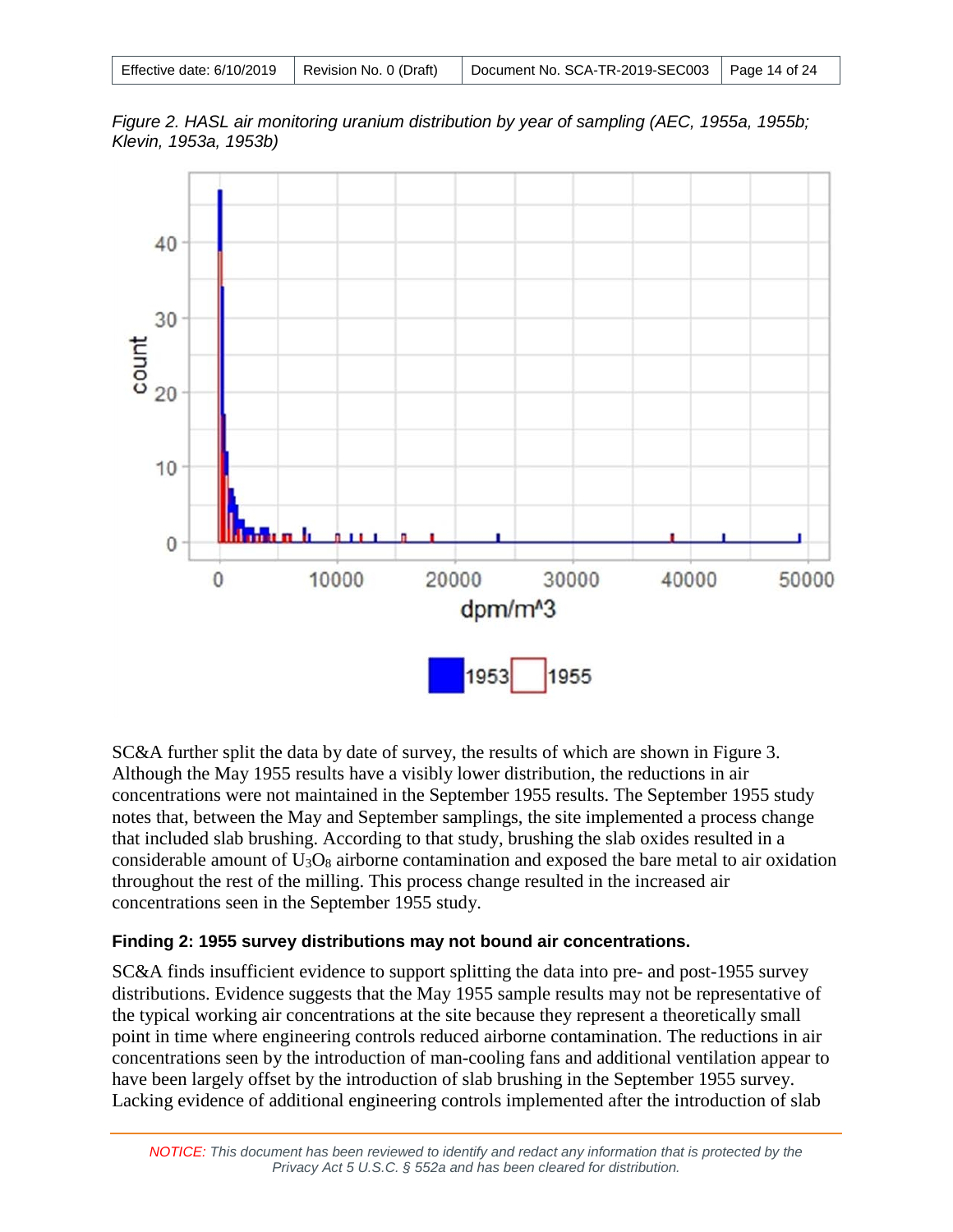| Effective date: 6/10/2019   Revision No. 0 (Draft) |  | Document No. SCA-TR-2019-SEC003   Page 15 of 24 |  |
|----------------------------------------------------|--|-------------------------------------------------|--|
|----------------------------------------------------|--|-------------------------------------------------|--|

brushing, SC&A does not believe that limiting the post-1955 distribution to just 1955 data bounds potential air concentrations in later years.

*Figure 3. HASL air monitoring distribution by sampling date (AEC, 1955a, 1955b; Klevin, 1953a, 1953b)*



Note: The y-axis was limited to values from 0 to 5,000 for visual clarity. This resulted in some values being omitted from the visualization.

Potential exposure to contaminants in recycled uranium will be assigned based on guidance in TBD-6000. Based on the time periods that the site processed uranium and historical documentation, this is a reasonable assumption.

### *4.1.3 Resuspension factor and post-rolling surface contamination*

There are no known swipe samples to quantify surface contamination following rolling at the site. NIOSH proposes post-rolling surface contamination levels be determined assuming that 500 uranium mill hours of contamination from the 1955 HASL studies was deposited on the surface of the facility at a rate of 0.00075 meters per second (m/s). As discussed in sections 4.1.3 and 4.1.4, SC&A has concerns regarding how the 500-mill-hour time is derived and the use of 1955 study air concentrations, which would also impact surface contamination calculations. Use of surface deposition velocity of 0.00075 m/s for uranium handling facilities is well established in TBD-6000. SC&A notes that, after rollings, surfaces were washed with water, leaving only minimal surface contamination (AEC, 1955b). SC&A finds the use of a deposition velocity of 0.00075 m/s in this instance to be reasonable and claimant favorable.

NIOSH intends to apply a resuspension factor (RF) of 1E-5/m to the post-rolling surface contamination levels to determine post-rolling airborne contamination levels. An RF is the ratio of the airborne radionuclide concentration per unit air volume divided by the surface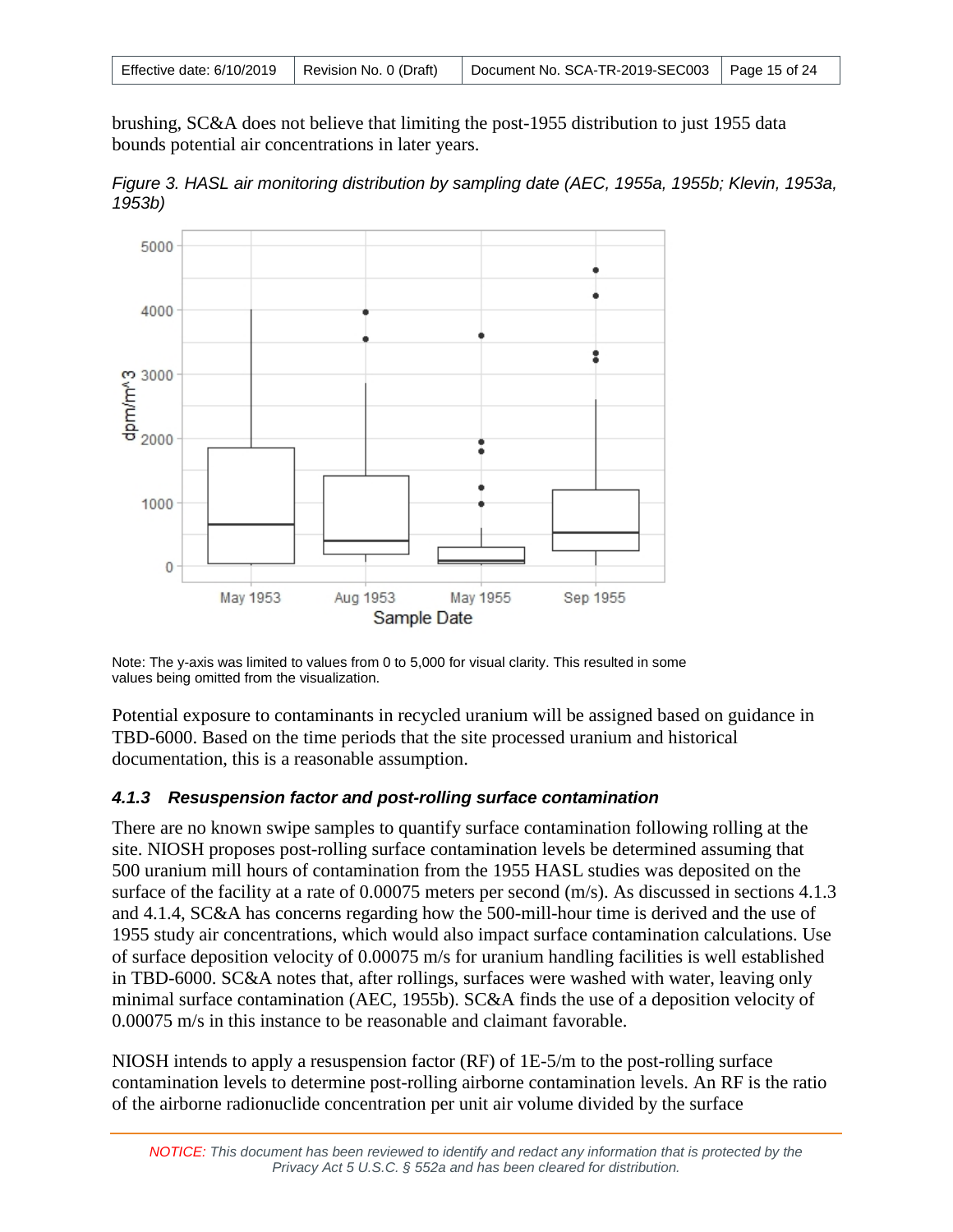|  | Effective date: $6/10/2019$   Revision No. 0 (Draft) |  | Document No. SCA-TR-2019-SEC003 Page 16 of 24 |  |
|--|------------------------------------------------------|--|-----------------------------------------------|--|
|--|------------------------------------------------------|--|-----------------------------------------------|--|

concentration per unit area. It is generally reported in units of  $m^{-1}$  (e.g., pCi/m<sup>3</sup> per pCi/m<sup>2</sup>). The concept of an RF has been studied extensively, with RF values ranging from  $10^{-10}$  m<sup>-1</sup> to  $10^{-2}$  m<sup>-1</sup> reported. NUREG-1720, "Re-evaluation of the Indoor Resuspension Factor for the Screening Analysis of the Building Occupancy Scenario for NRC's License Termination Rule" (NRC, 2002), found a 90th percentile RF of  $8.7\times10^{-7}$  m<sup>-1</sup> for a normal fit and  $9.6\times10^{-7}$  m<sup>-1</sup> for a lognormal fit. However, the study cited applies to decommissioned facilities where all contaminated surfaces had been cleaned and washed.

SC&A's review of the literature indicates that the surfaces were hosed down with water following rolling operations in at least some instances. Following this spraying, only minimal surface contamination was found (AEC, 1955b). It is not known if this was part of regular operations or done in response to the HASL studies identifying high air concentrations. As such, SC&A believes that the use of a resuspension factor of 1E-5 /m is appropriate and claimant favorable for the conditions modeled by the SEC.

### *4.1.4 Prorated labor hours*

Section 7.2.2 (page 31) of the NIOSH SEC ER states that,

The 95th percentile uranium alpha air exposures will be assigned to all operator and laborer job categories. The post-rolling slab stamping work, performed by hand, represents work likely associated with the laborer category, and resulted in some of the higher air data results. NIOSH has not found justification to assume that the exposures for the operator and laborer categories were different. Consequently, laborers will be assigned the same exposure as operators based on a NIOSH analysis of the air data. Supervisor and administrative exposures will be prorated based on guidance in Battelle-TBD-6000 to account for differences in occupancy time in the production areas.

SC&A supports the use of reduced occupancy times for supervisors and administrative positions in conjunction with the 95th percentile uranium alpha air exposures.

### <span id="page-15-0"></span>**4.2 Internal thorium exposures**

To bound internal thorium exposures, NIOSH makes several key assumptions. In the following subsections, SC&A evaluates each of the assumptions.

### *4.2.1 Rolling time*

NIOSH assumes that the thorium test rollings all occurred within a single 10-hour workday. This is based on knowledge of the quantities of uranium SSC was able to roll in a day. As documented in the HASL reports, the site was able to roll over 30 slabs of uranium in a day. SSC was only licensed to possess four ingots of thorium. SC&A finds no reason to suspect that amount of material took longer than 10 hours to roll.

### *4.2.2 Air concentrations*

There are no known air monitoring results corresponding to the time thorium was milled on site. NIOSH intends to use the 1955 HASL studies' gross alpha air sampling results to develop a mass dust load associated with the rolling process. They state they will assume the same mass loading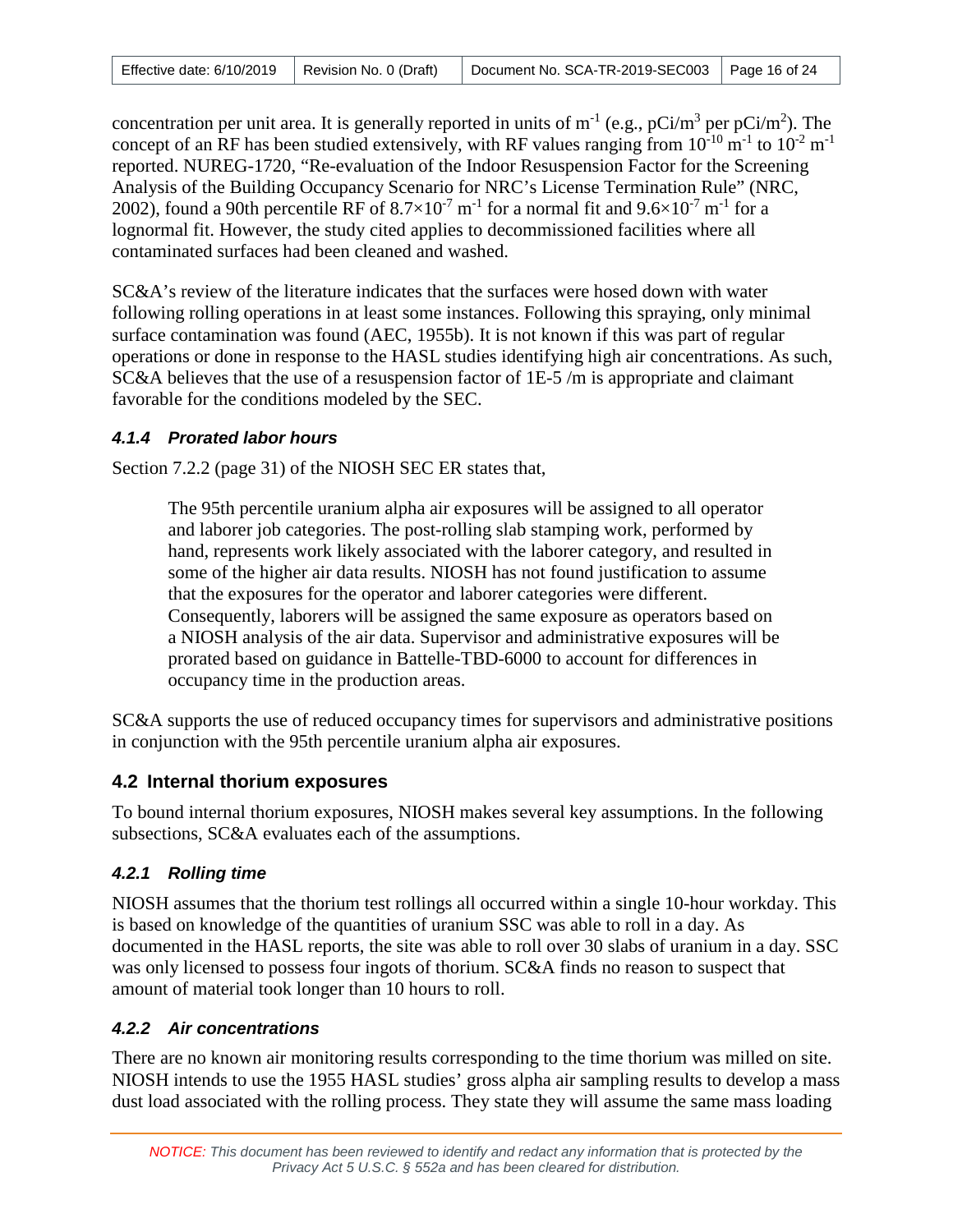| Effective date: 6/10/2019 | Revision No. 0 (Draft) | Document No. SCA-TR-2019-SEC003   Page 17 of 24 |  |
|---------------------------|------------------------|-------------------------------------------------|--|
|---------------------------|------------------------|-------------------------------------------------|--|

for thorium as uranium. A method similar to this approach was applied in the Bridgeport Brass DCAS-PER-061 evaluation, which SC&A reviewed in 2017. The Bridgeport Brass evaluation, however, assumed that the thorium-232 mass intake was 10 percent of the uranium mass intake. The NIOSH SEC ER modified this approach by instead assuming a one-to-one relationship so that uranium mass intakes were equal to thorium intakes. This is a more claimant-favorable assumption that results in a higher thorium intake than the 10 percent assumption.

#### **Observation 2**

There is a sound basis to use some fraction of the uranium concentration as the basis for the thorium concentration; however, SC&A notes that use of a one-to-one ratio could be important for consistency. This ratio is considerably more claimant favorable than the 10 percent assumption. The approach used here could establish a precedent that might require NIOSH to revisit previous ERs that use a lower ratio.

For the reasons noted in finding 1, SC&A does not support isolating the 1955 HASL studies from the 1953 studies. SC&A notes that resolution of that issue will have a direct impact on the thorium internal dose reconstruction.

#### *4.2.3 Resuspension factor and prorated employment times*

NIOSH intends to use the same resuspension factor and prorated employment for thorium as was discussed for uranium internal exposures in sections 4.1.3 and 4.1.4 above. SC&A supports the use of these values as specified in previous sections.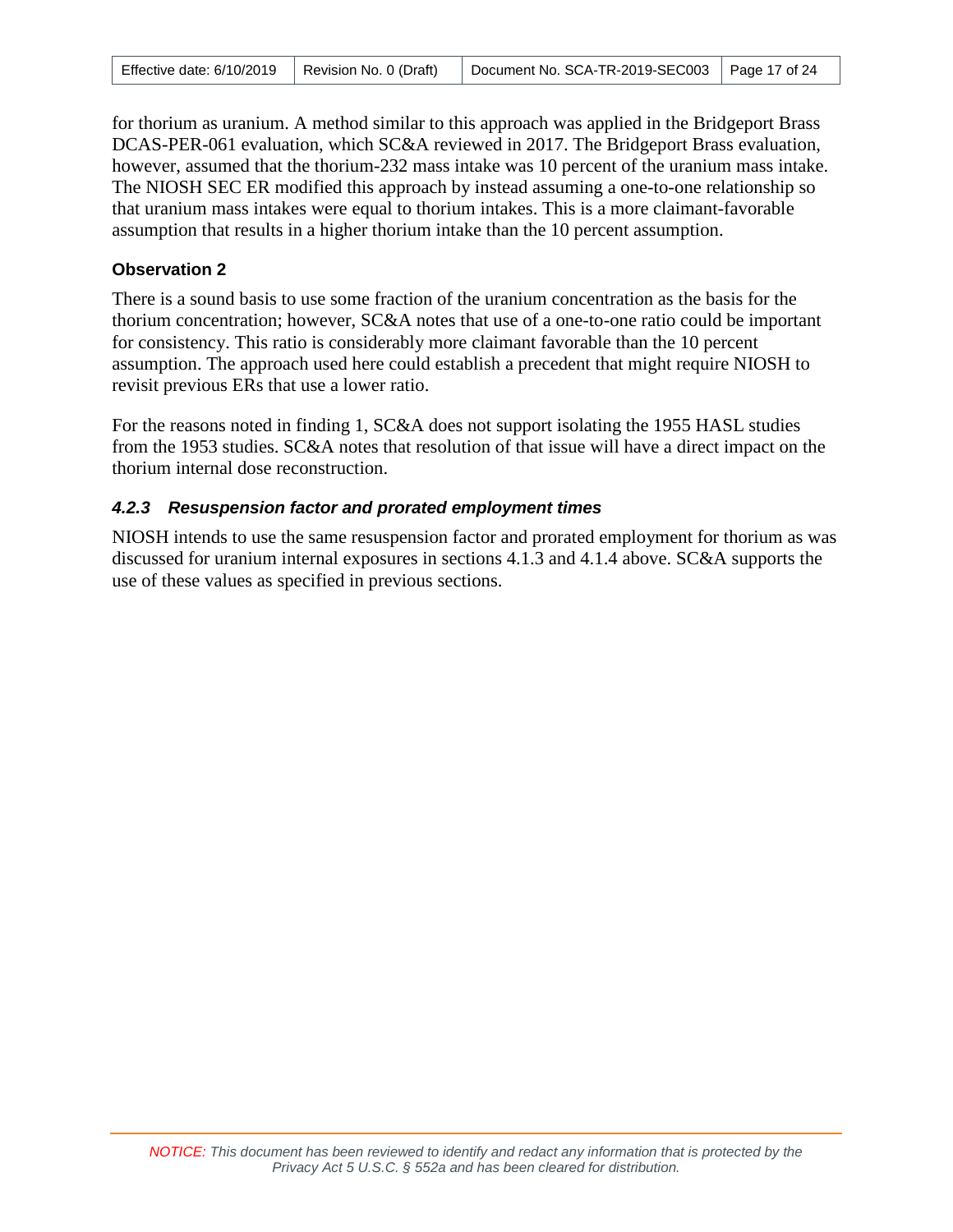# <span id="page-17-0"></span>**5 External Exposures**

SC&A did not locate any external monitoring data for the SSC site and found no indication that external personnel monitoring was performed at SSC during the AWE operations period under evaluation.

The principal sources of external radiation doses for employees of SSC were direct exposure from being in proximity to the uranium and thorium ingots, exposure from contaminated surfaces, and submersion in air contaminated with dust generated via the processing of such.

### <span id="page-17-1"></span>**5.1 External uranium exposures**

The vast majority of the uranium work performed was associated with natural uranium. The only enriched uranium material identified by NIOSH was the rolling of six ingots of enriched to 1.5 percent uranium-235 on May 9, 1955. The enriched uranium rollings were a small portion of the overall material rolled in that campaign, and even less significant compared to the total amount of normal uranium rolled during SSC's AWE operational period.

The NIOSH SEC ER indicates that NIOSH intends to use the guidance from TBD-6000 to bound estimated exposures from "1) submersion in contaminated air; 2) contaminated surfaces; 3) whole-body penetrating radiation emitted from uranium metal surfaces; and 4) non-penetrating radiation emitted from uranium metal surfaces."

For AWE sites (such as SSC) that handled uranium metals, TBD-6000 presents methods for bounding estimation of worker doses from rolling operations with uranium metal. SC&A confirmed that this document is applicable to SSC. The NIOSH SEC ER indicates that NIOSH will use the methods specified in TBD-6000 with the following site-specific assumptions (NIOSH, 2018a, p. 35):

- 500 hours per year of external dose associated with rolling operations in Battelle-TBD-6000;
- 500 hours per year of external dose associated with submersion in rolling operations airborne contamination, based on dose conversion factors in EPA-FGR-12;
- 500 hours per year of external dose associated with storage of on-site material based on external 1-meter dose rates in Battelle-TBD-6000; and
- 2,000 hours per year of external dose associated with submersion in postrolling airborne contamination and direct exposure associated with postrolling surface contamination, based on Dose Conversion Factors in EPA-FGR-12.

Regarding bullets 1 and 2, SC&A notes that finding 1 and observation 1 both directly relate to the assumption of 500 mill hours per year. Resolution of those issues directly impacts the assumption of external dose from rolling and submersion in rolling operations airborne contamination.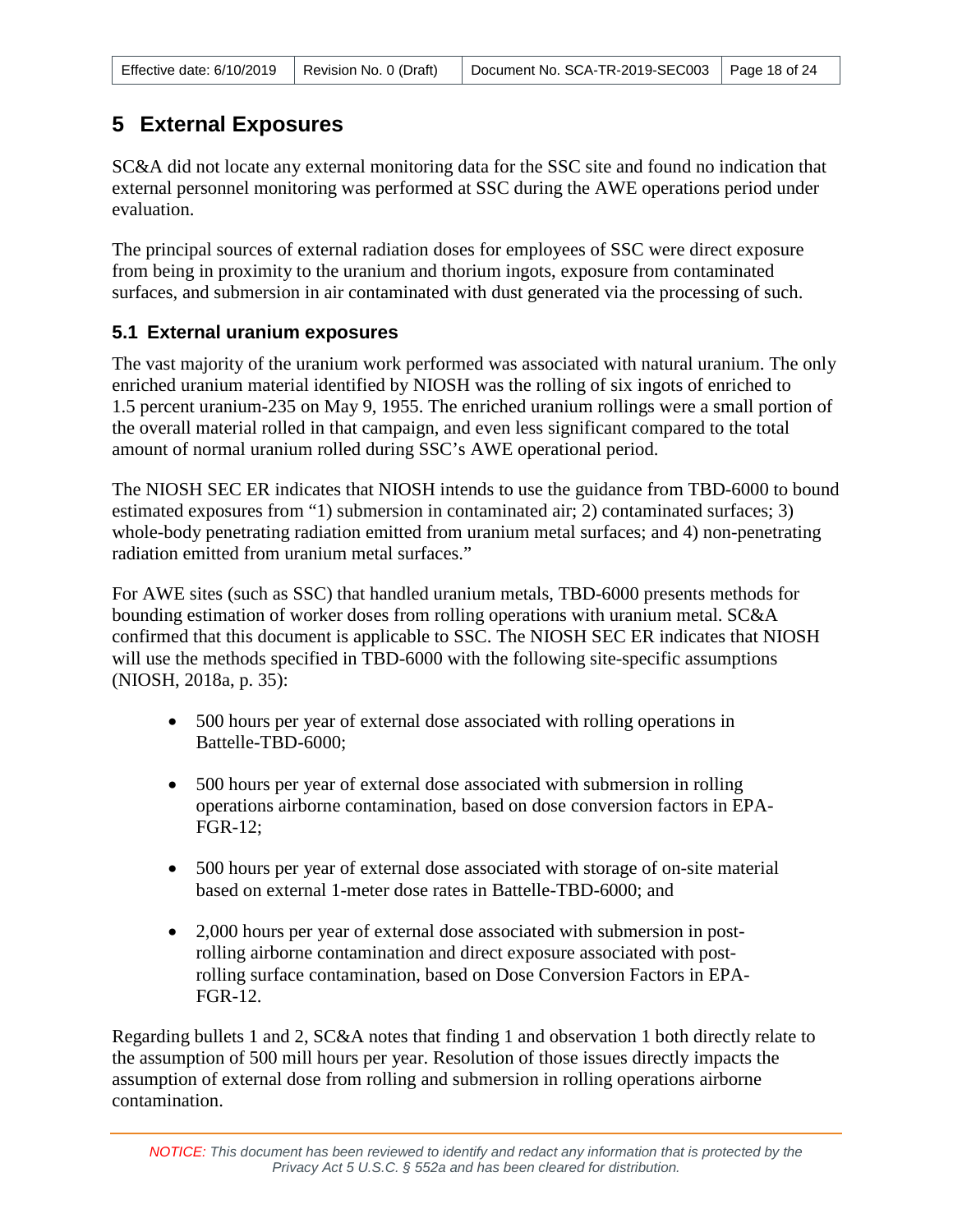Regarding bullet 3, NIOSH indicates in section 7.2.2 of the SEC ER that an additional 250 pre-rolling hours and 250 post-rolling hours will be assumed to account for time the material was stored on site before and after any rolling operations.

#### **Observation 3**

SC&A finds this storage time assumption to be inadequate to capture the length of time material was likely found on site. If the site milled uranium metals for 500 hours per year, then it is reasonable to assume a 10-hour milling once per week. For the 250 pre-rolling and 250 postrolling hours assumption to hold true, uranium metals would have to arrive on the day before rolling and be shipped off site the day following rolling. Table 7-1 in the NIOSH SEC ER shows that the site regularly had more than a single day's rolling in inventory. Additionally, during the April 2019 Board meeting, the petitioner indicated that scrap material was stored on site for extended periods of time post rolling.

### <span id="page-18-0"></span>**5.2 External thorium exposures**

Between March 27, 1956, and April 20, 1956, SSC conducted one test rolling operation with up to 700 pounds of thorium metal to perform development studies for its non-AEC commercial client, Babcock & Wilcox Company. As non-AEC work, the external exposures associated with the commercial thorium rolling operations can be assigned only during the AWE-evaluated period through December 31, 1957. Non-AEC-related exposures are not considered during an AWE site's designated residual radiation period.

Evidence suggests that only this single test rolling of thorium occurred on site. Based on thorium licensing restrictions at the time it occurred, it is assumed that a maximum of 700 pounds (lb) of thorium metal was rolled during the test. The initial license application indicates it may have been as little as one ingot (~160 lb) of thorium. An extensive literature search did not locate any evidence of additional thorium being received or shipped from the site.

The NIOSH SEC ER indicates that NIOSH intends to do MCNP modelling of thorium metalrelated exposures in accordance with TBD-6000 guidance. To bound external thorium dose, NIOSH (2018a, p. 35) intends to use the following assumptions:

- 10 hours of external dose associated with thorium rolling operations in 1956 will be calculated using MCNP and guidance in Battelle-TBD-6000;
- 10 hours per year of external dose associated with submersion in rolling operations airborne contamination in 1956 will be calculated based on Dose Conversion Factors in EPA-FGR-12;
- 190 hours per year of external dose associated with storage of onsite thorium material based on MCNP calculations at 1 meter (190 hours assumes exposure to thorium for all of the 19 workdays between March 27, 1956 and April 20, 1956);
- For the remainder of 1956 (post-March 27, 1956) and all of 1957, external dose associated with submersion in post-rolling airborne contamination and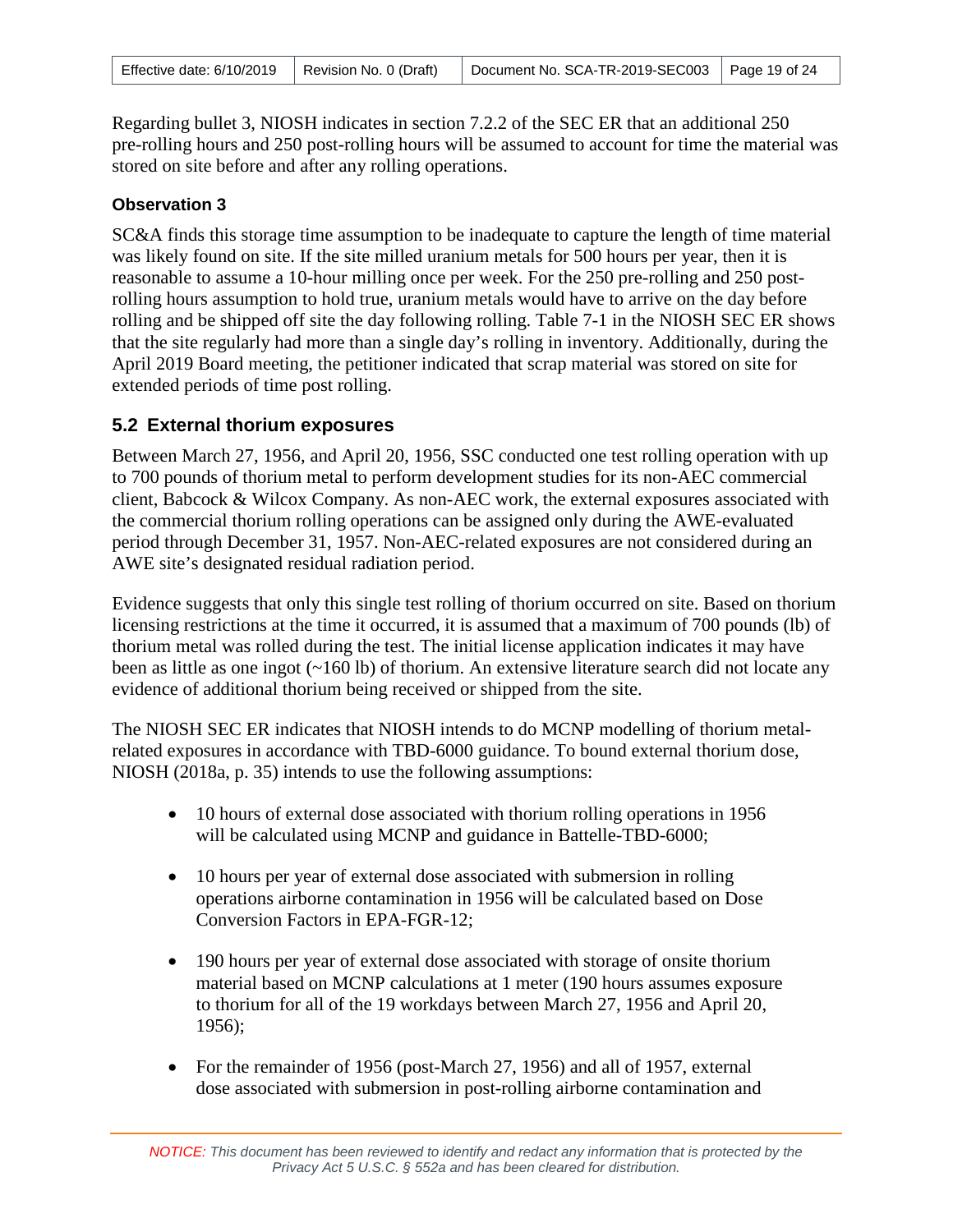direct exposure associated with post-rolling surface contamination, will be assigned based on Dose Conversion Factors in EPA-FGR-12.

Regarding bullets 1 and 2, SC&A finds the assumptions to be valid and consistent with evidence of only a single thorium rolling during AWE operations. Based on known volumes of uranium rollings that occurred in a day, the assumption that test rolling occurred in a single day is justified. It is unlikely that this quantity of material took longer to roll than 10 hours; therefore, SC&A believes this assumption is bounding.

Regarding bullet 3, SC&A finds the assumption that a worker might be exposed to external dose from the storage of thorium for 10 hours per day for the 19 workdays between the start of thorium operations and the request for an amended license to be claimant favorable. Additionally, the assumption that this exposure occurred at a distance of 1 meter from the source builds in an additional layer of claimant favorability. It is unlikely any energy employees (EEs) were in that close proximity to a thorium source for the entirely of that 19-day window. SC&A is satisfied that this assumption bounds the exposures to all workers.

Regarding bullet 4, SC&A finds this assumption to be consistent with evidence that suggests that no thorium work occurred following the initial test rolling. The exact date this rolling occurred is unknown. NIOSH's assumption that the rolling occurred on the first day possible is claimant favorable because it maximizes the length of time an EE could potentially be subjected to postrolling airborne and direct thorium.

### <span id="page-19-0"></span>**5.3 Occupationally required medical x-ray**

SC&A reviewed the extensive literature and found no evidence that medical examinations were performed at SSC. Additionally, the limited number of CATI reports that were conducted with EEs of SSC did not indicate examinations were performed.

Lacking evidence documenting if occupationally required examinations were performed on site, the SEC evaluation identified that a pre-employment, annual, and termination examination would be assigned to all EEs. This is consistent with the recommendations already in place in the TBD. Both documents recommend that ORAUT-OTIB-0006 guidance should be followed to assign dose to these potential examinations.

SC&A finds that the recommendations to assign pre-employment, annual, and termination scans to EEs at SSC to be claimant favorable. Although neither the TBD nor NIOSH SEC ER specifically address photofluorography (PFG) scans, SC&A notes that it would be inappropriate to assign PFG scans to workers at SSC. PFG scans were a means of screening large populations; it is unlikely that a PFG would have been in place at a facility the size of SSC.

### **Observation 4**

 Despite the claimant favorability of the assumption, SC&A questions the decision to assume annual medical examinations in spite of a lack of evidence. In recent years, the Board has made a concerted effort to improve consistency between sites. It is unclear if all AWE sites with no evidence of examinations receive the same claimant-favorable assumptions.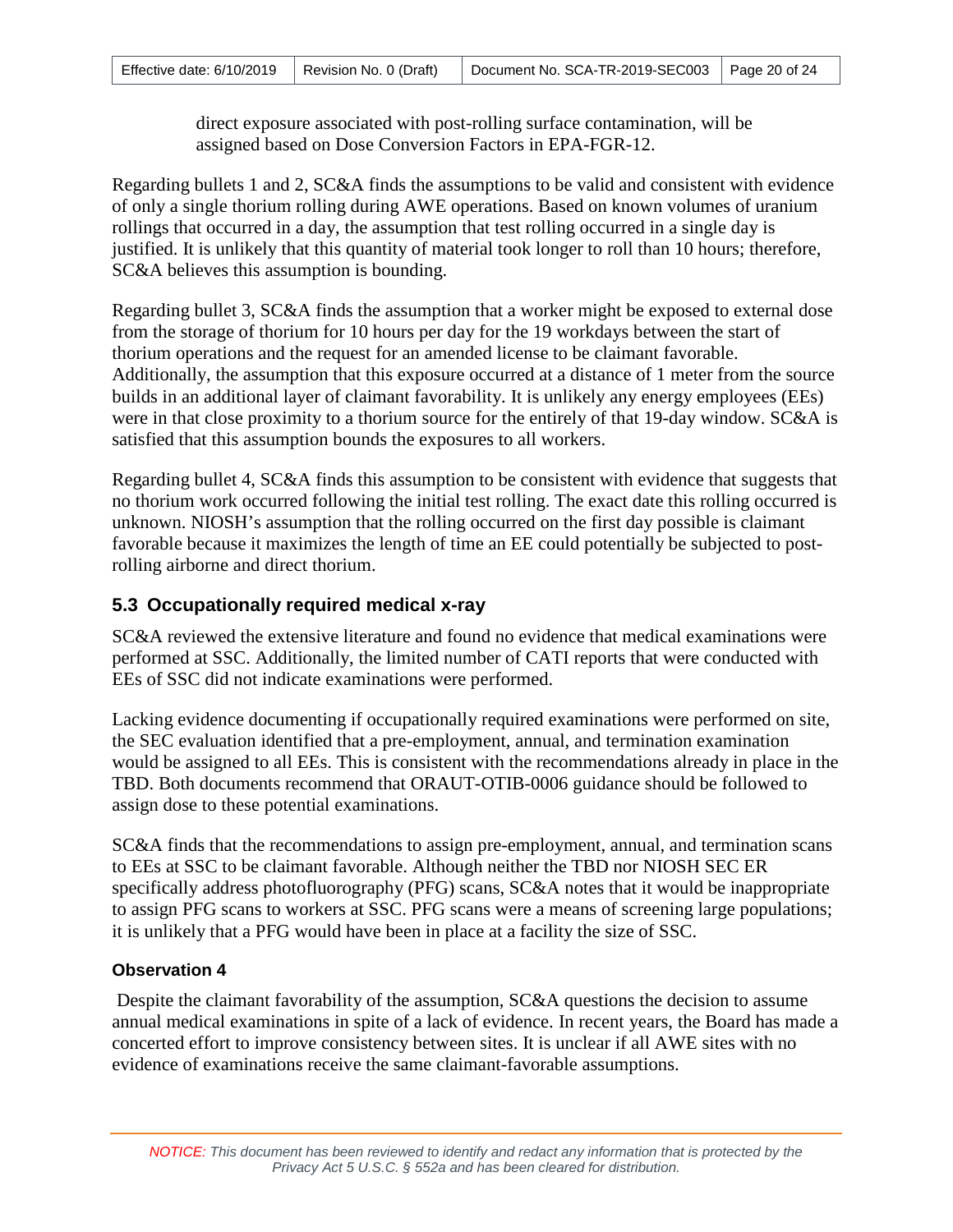# <span id="page-20-0"></span>**6 Interview Evaluation**

No interviews were conducted to directly support this SEC evaluation. During the December 13, 2018, Board meeting, Board members questioned why no additional interviews were conducted as part of the SEC evaluation. NIOSH responded to this question with a response paper, *Superior Steel SEC Petition: Responses to ABRWH Questions*, dated January 10, 2019. NIOSH indicated that "since more than 60 years have passed, which in NIOSH's experience limits the availability of EEs for interviews, it was decided to forgo interviews" (NIOSH, 2019, p. 4). NIOSH also indicated that of the 35 claims completed for SSC, only three of the claims had living EEs.

SC&A reviewed the NIOSH/OCAS Claims Tracking System records and located 35 SSC claims where the EE worked during the time period being evaluated by the NIOSH SEC ER. Of those claims, SC&A identified that three claims did not have survivors listed. SC&A reviewed these CATI reports and found that all three had no knowledge during that time of any radioactive materials being handled on site. SSC had roughly 100 employees at a given time. The covered employment period began 67 years ago. These facts limit the potential pool of surviving EEs who might be available for interview. SC&A concurs that it is unlikely new information would be obtained from pursuing an additional round of interviews in support of this SEC petition evaluation.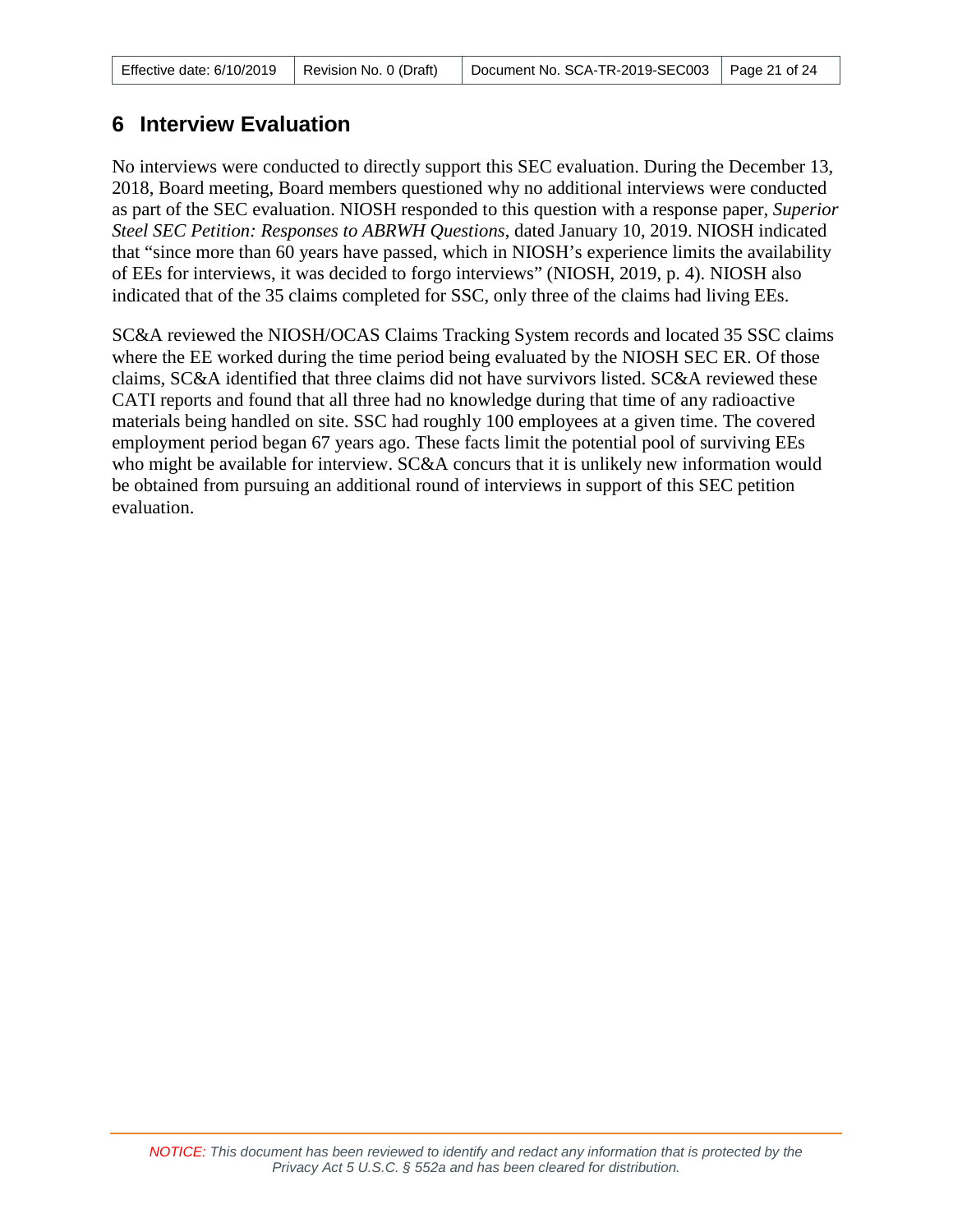| Effective date: $6/10/2019$   Revision No. 0 (Draft) |  | Document No. SCA-TR-2019-SEC003   Page 22 of 24 |  |  |
|------------------------------------------------------|--|-------------------------------------------------|--|--|
|------------------------------------------------------|--|-------------------------------------------------|--|--|

## <span id="page-21-0"></span>**7 References**

Klevin, P. B. (1953a). *Superior Steel Co. – air dust monitoring of hot strip rolling of uranium.* Retrieved from SRDB Ref. ID 6899

Klevin, P. B. (1953b). *Superior Steel Co. – air dust monitoring of hot strip rolling of uranium*. Retrieved from SRDB Ref. ID 6898

Mott, W. E. (1981). Modifications since Superior Steel survey report [Correspondence, October 28]. Retrieved from SRDB Ref. ID 161092

Myrick, T. E., & Clark, C. (1981). *Preliminary site survey report for the former Superior Steel Mill at Carnegie, Pennsylvania*. Oak Ridge, TN: Oak Ridge National Laboratory. Retrieved from SRDB Ref. ID 14657

National Institute for Occupational Safety and Health (NIOSH). (2005a). *An exposure matrix for Superior Steel, Carnegie, Pennsylvania, period of operation: January 1, 1952 through December 31, 1957* (ORAUT-TKBS-0034, rev. 00 PC-1). Retrieved from SRDB Ref. ID 20182

National Institute for Occupational Safety and Health (NIOSH). (2005b). *Internal dose overestimates for facilities with air sampling programs* (ORAUT-OTIB-0018, rev. 01). Retrieved from SRDB Ref. ID 19436

National Institute for Occupational Safety and Health (NIOSH). (2011). *Site profiles for atomic weapons employers that worked uranium metals* (Battelle-TBD-6000, rev. 1). Retrieved from SRDB Ref. ID 101251

National Institute for Occupational Safety and Health (NIOSH). (2012). *Dose reconstruction during residual radioactivity periods at atomic weapons employer facilities* (ORAUT-OTIB-0070, rev. 01). Retrieved from SRDB Ref. ID 108851

National Institute for Occupational Safety and Health (NIOSH). (2014). *Guiding reconstruction of intakes of thorium resulting from nuclear weapons programs* (ORAUT-OTIB-0076, rev. 00). Retrieved from SRDB Ref. ID 133669

National Institute for Occupational Safety and Health (NIOSH). (2017). *Guidance on assigning occupational x-ray dose under EEOICPA for x-rays administered off site* (ORAUT-OTIB-0079, rev. 02). Retrieved from SRDB Ref. ID 166967

National Institute for Occupational Safety and Health (NIOSH). (2018a). *SEC petition evaluation report petition SEC-00247*. Retrieved from https://www.cdc.gov/niosh/ocas/pdfs/sec/supsteel/supsteeler-247-508.pdf

National Institute for Occupational Safety and Health (NIOSH). (2018b). *Dose reconstruction from occupational medical x-ray procedures* (ORAUT-OTIB-0006, rev. 05). Retrieved from SRDB Ref. ID 172596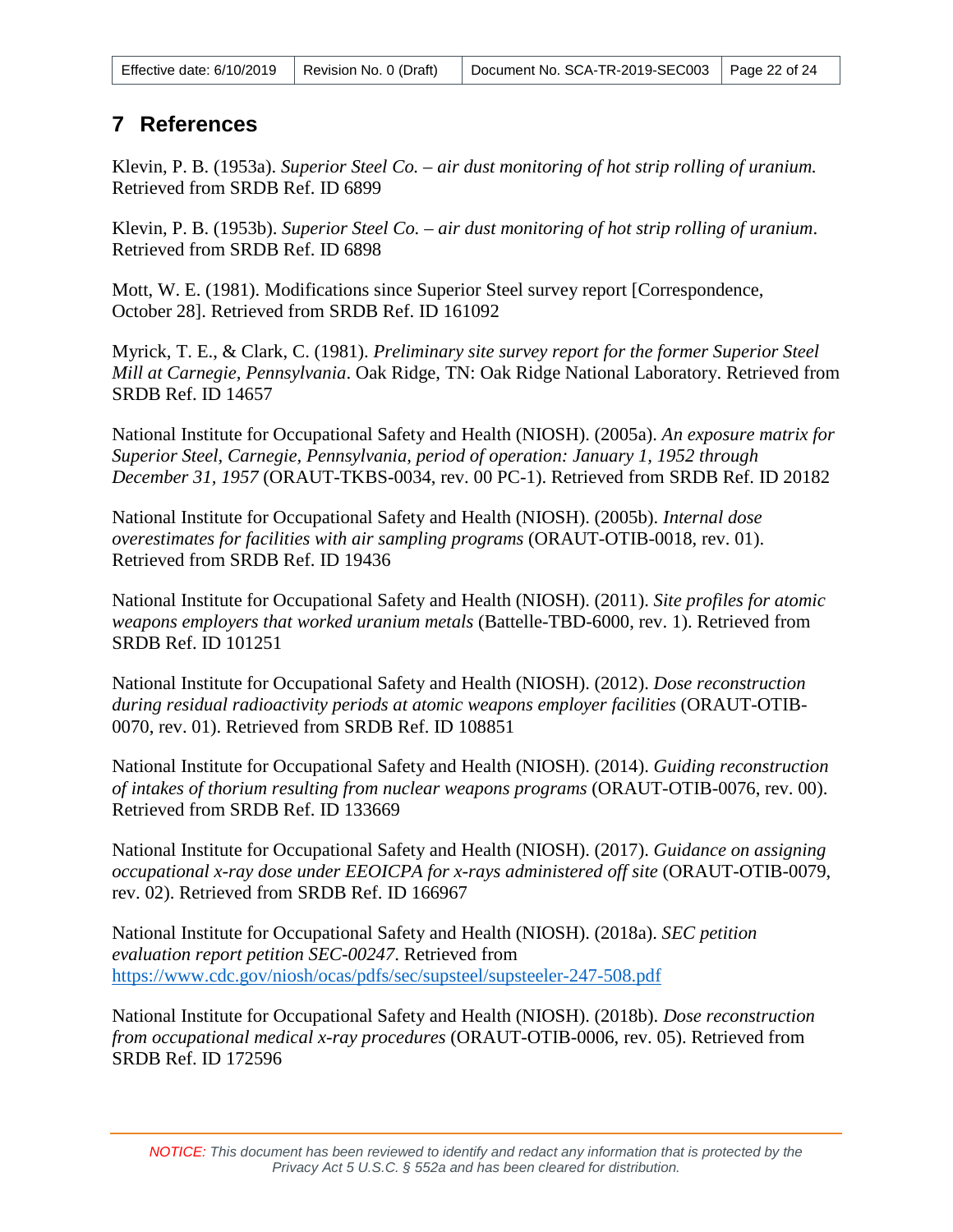| Effective date: $6/10/2019$   Revision No. 0 (Draft) |  | $\mid$ Document No. SCA-TR-2019-SEC003 $\mid$ Page 23 of 24 |  |
|------------------------------------------------------|--|-------------------------------------------------------------|--|
|------------------------------------------------------|--|-------------------------------------------------------------|--|

National Institute for Occupational Safety and Health (NIOSH). (2019). *Superior Steel Co. SEC petition: Responses to ABRWH questions at Redondo Beach, December 13, 2018*. Retrieved from<https://www.cdc.gov/niosh/ocas/pdfs/dps/dc-supsteelsec247-011019-508.pdf>

Reardon, E. (1956). *License change to process thorium granted* [Correspondence, March 13]. Retrieved from SRDB Ref. ID 173862

Savannah River Operations Office (SROO). (1979). *Formerly utilized MED/AEC site radiological survey program (former Super Steel Company activities)* [Memorandum with attachments]. U.S. Department of Energy. Retrieved from SRDB Ref. ID 161092

SC&A, Inc. (2017). *A review of NIOSH's program evaluation report (DCAS-PER-061): Bridgeport Brass Company, draft*. Arlington, VA: SC&A, Inc. Retrieved from SRDB Ref. ID 174361

Simonds Saw and Steel Co. (1948–2000.) *Simonds Saw and Steel Co.* [Document collection]. Retrieved from SRDB Ref. ID 11996.

Superior Steel Corporation. (April 23, 1956a). *Re: Source material license, license no. C-3480, dated March 27, 1956* [Correspondence with AEC requesting license amendment]. Retrieved from SRDB Ref. ID 78262

Superior Steel Corporation. (April 20, 1956b). *Re: Source material license, license no. C-3480, dated March 27, 1956* [Correspondence with AEC requesting license amendment]. Retrieved from SRDB Ref. ID 75651

U.S. Atomic Energy Commission (AEC). (1955a). *Superior Steel Company – Air dust monitoring of hot strip rolling of uranium*. Retrieved from SRDB Ref. ID 6877

U.S. Atomic Energy Commission (AEC). (1955b). *Superior Steel Company – Air dust monitoring of hot strip rolling of uranium*. Retrieved from SRDB Ref. ID 6888

U.S. Atomic Energy Commission (AEC). (March 27, 1956a). *Source material license, License No. C-3480* [Memorandum]. Retrieved from SRDB Ref. ID 173864

U.S. Atomic Energy Commission (AEC). (April 30, 1956b). *Source material license, License No. C-3480* [Memorandum]. Retrieved from SRDB Ref. ID 173863

U.S. Department of Energy (DOE). (n.d.). *Authority review – the former Superior Steel Corporation Site, Carnegie, Pennsylvania.* Retrieved from SRDB Ref. ID 6913

U.S. Department of Energy (DOE). (2004). *DOE standard guide of good practices for occupational radiological protection in uranium facilities* (DOE-STD-1136-2004). Retrieved from SRDB Ref. ID 18881

U.S. Environmental Protection Agency (EPA). (1993). *Federal guidance report no. 12: External exposure to radionuclides in air, water, and soil* (EPA-402-R-93-081). Retrieved from